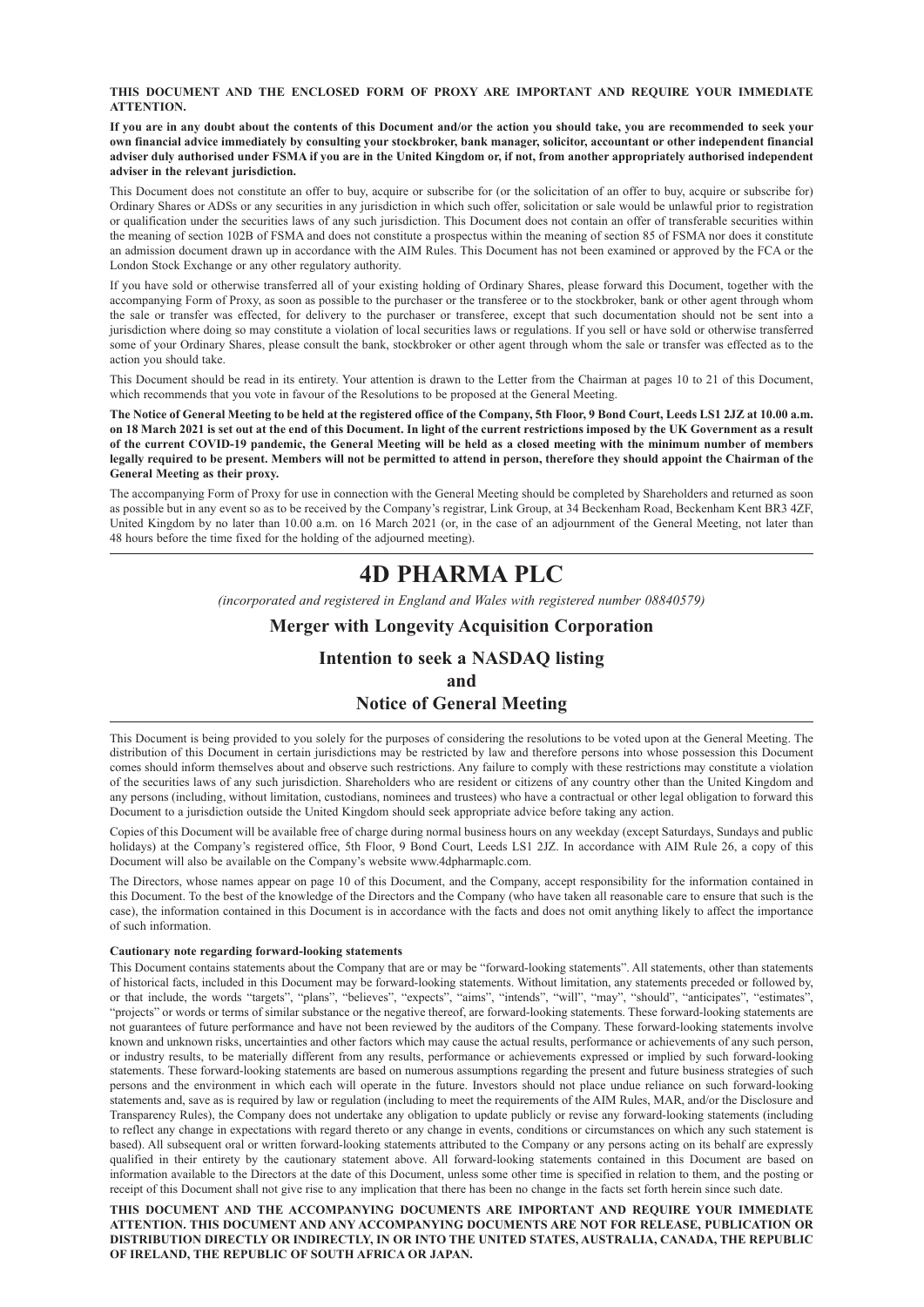# **CONTENTS**

|                                        | Page           |
|----------------------------------------|----------------|
| EXPECTED TIMETABLE OF PRINCIPAL EVENTS |                |
| <b>KEY STATISTICS</b>                  | $\overline{4}$ |
| <b>DEFINITIONS</b>                     |                |
| LETTER FROM THE CHAIRMAN               | 10             |
| NOTICE OF GENERAL MEETING              | 22             |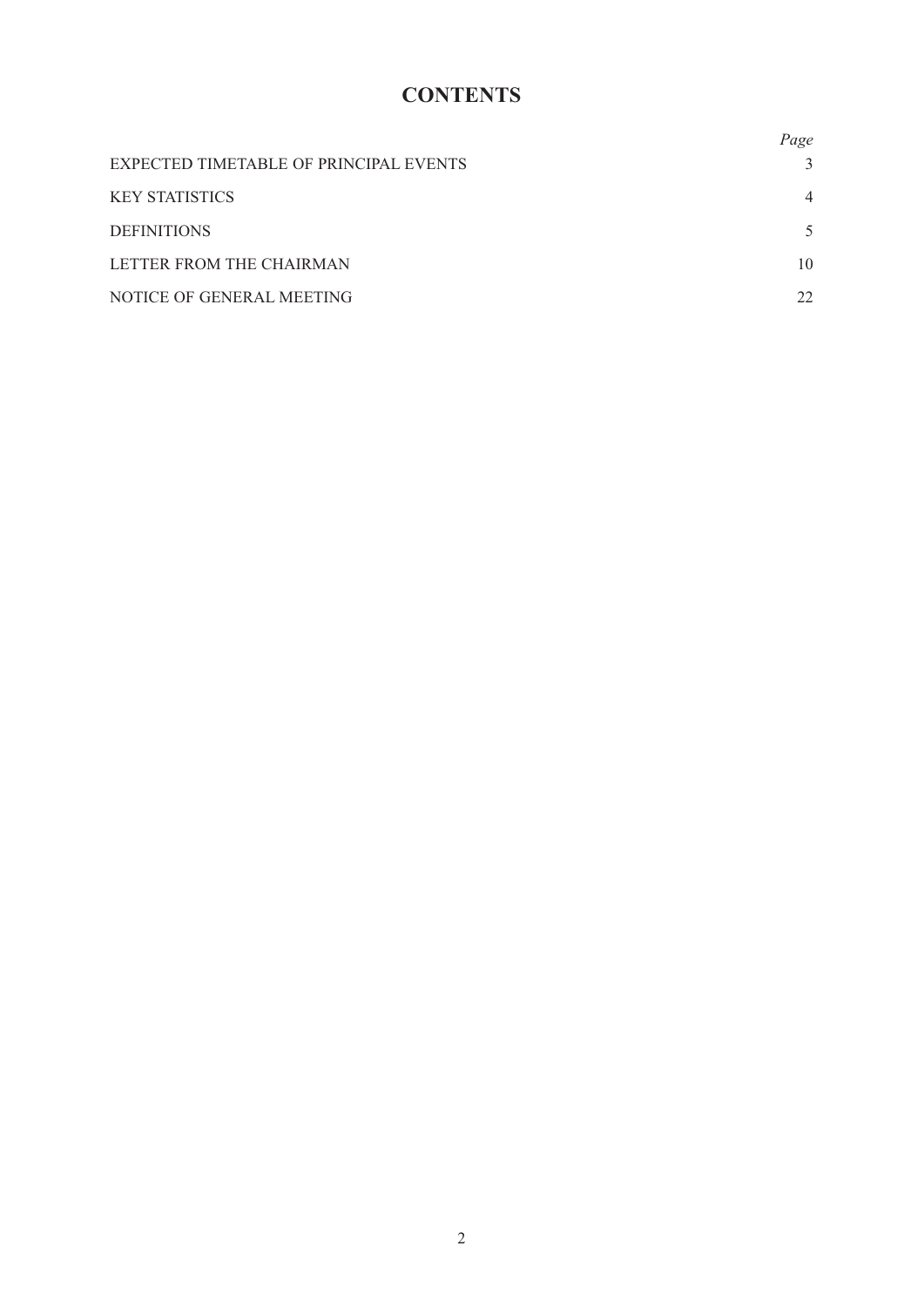# **EXPECTED TIMETABLE OF PRINCIPAL EVENTS**

| Posting of this Document and Form of Proxy to 4D Shareholders       | 26 February 2021                              |
|---------------------------------------------------------------------|-----------------------------------------------|
| Posting of the Prospectus/Proxy Statement to Longevity Shareholders | 26 February 2021                              |
| Latest time and date for receipt of completed Forms of Proxy        | 10.00 a.m. on 16 March 2021                   |
| Longevity Special Meeting                                           | 10.00 a.m. (Eastern Time)<br>on 17 March 2021 |
| Result of the Longevity Special Meeting announced via RIS           | 17 March 2021                                 |
| 4D General Meeting                                                  | 10.00 a.m. on 18 March 2021                   |
| Result of the 4D General Meeting announced via RIS                  | 18 March 2021                                 |
| Admission of Transaction Shares to trading on AIM                   | 22 March 2021                                 |
| Admission of ADSs to trading on NASDAQ                              | 9.30 a.m. (Eastern Time)<br>on 22 March 2021  |

**Notes:**

1 References to times in this Document are to London time (unless otherwise stated).

2 The dates and timing of the events in the above timetable and in the rest of this Document are indicative only and may be subject to change.

3 If any of the above times or dates should change, the revised times and/or dates will be notified by an announcement through a Regulatory Information Service.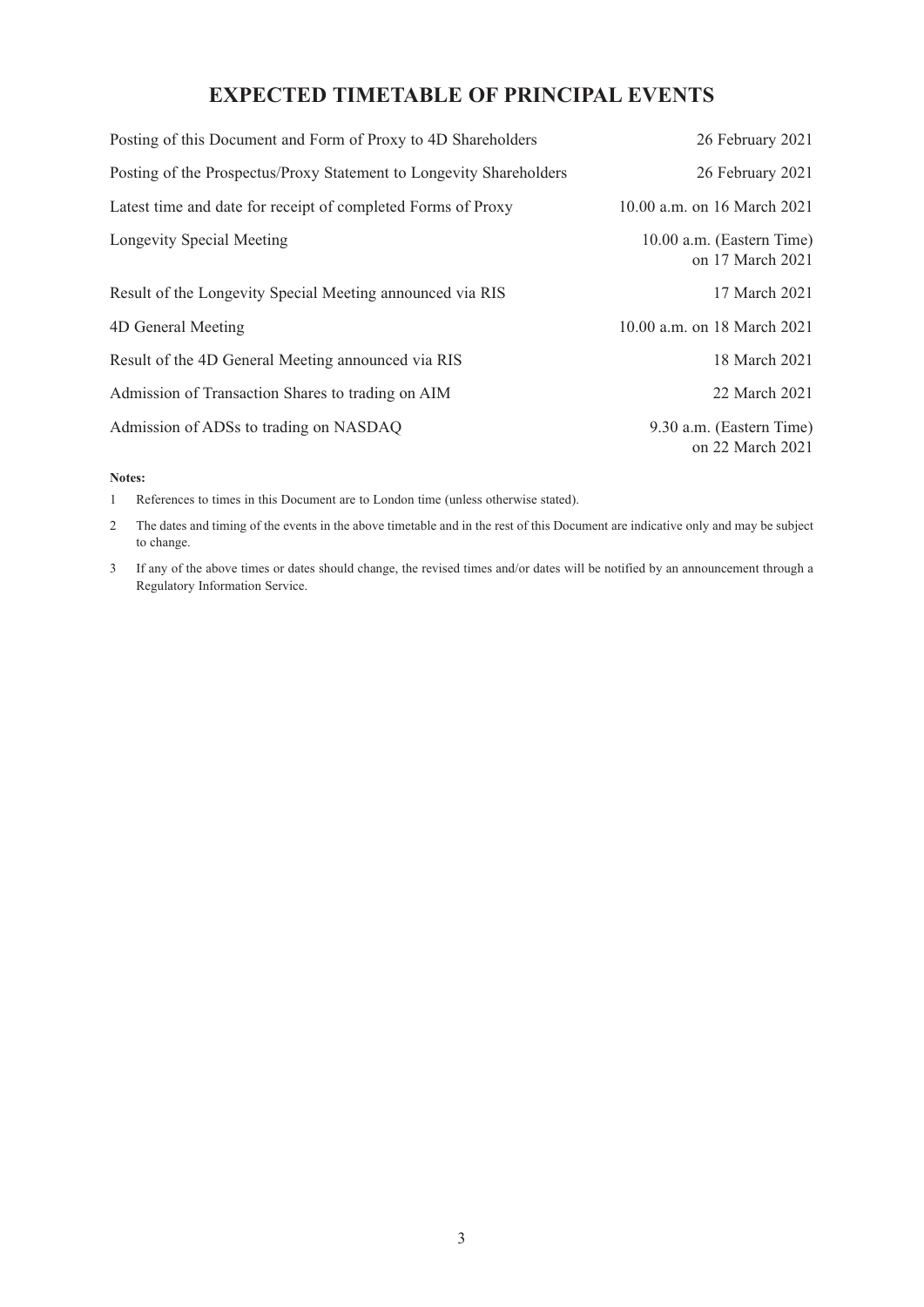# **KEY STATISTICS**

| Number of Ordinary Shares in issue as at 25 February 2021                          | 131,498,555  |
|------------------------------------------------------------------------------------|--------------|
| Number of Existing Warrants in issue as at 25 February 2021                        | 21,893,687   |
| Number of Transaction Shares to be issued <sup>(1)</sup>                           | 31,050,530   |
| Maximum number of Ordinary Shares to be allotted upon exercise of all New Warrants | 26,690,136   |
| Number of Ordinary Shares per ADS                                                  | 8            |
| Enlarged Issued Share Capital <sup>(2)</sup>                                       | 162,549,085  |
| Transaction Shares as a percentage of the Enlarged Issued Share Capital            | $19.1\%$     |
| <b>ISIN</b>                                                                        | GB00BJL5BR07 |
| <b>SEDOL</b>                                                                       | BJL5BR0      |
| $\mathbf{N}$ and $\mathbf{N}$                                                      |              |

**Notes:**

(1) Transaction Shares comprise the Merger Shares, the Chardan Shares, the Commitment Shares and the Rights Shares.

(2) Excludes any Ordinary Shares which might be issued on the exercise of the Existing Warrants or the New Warrants.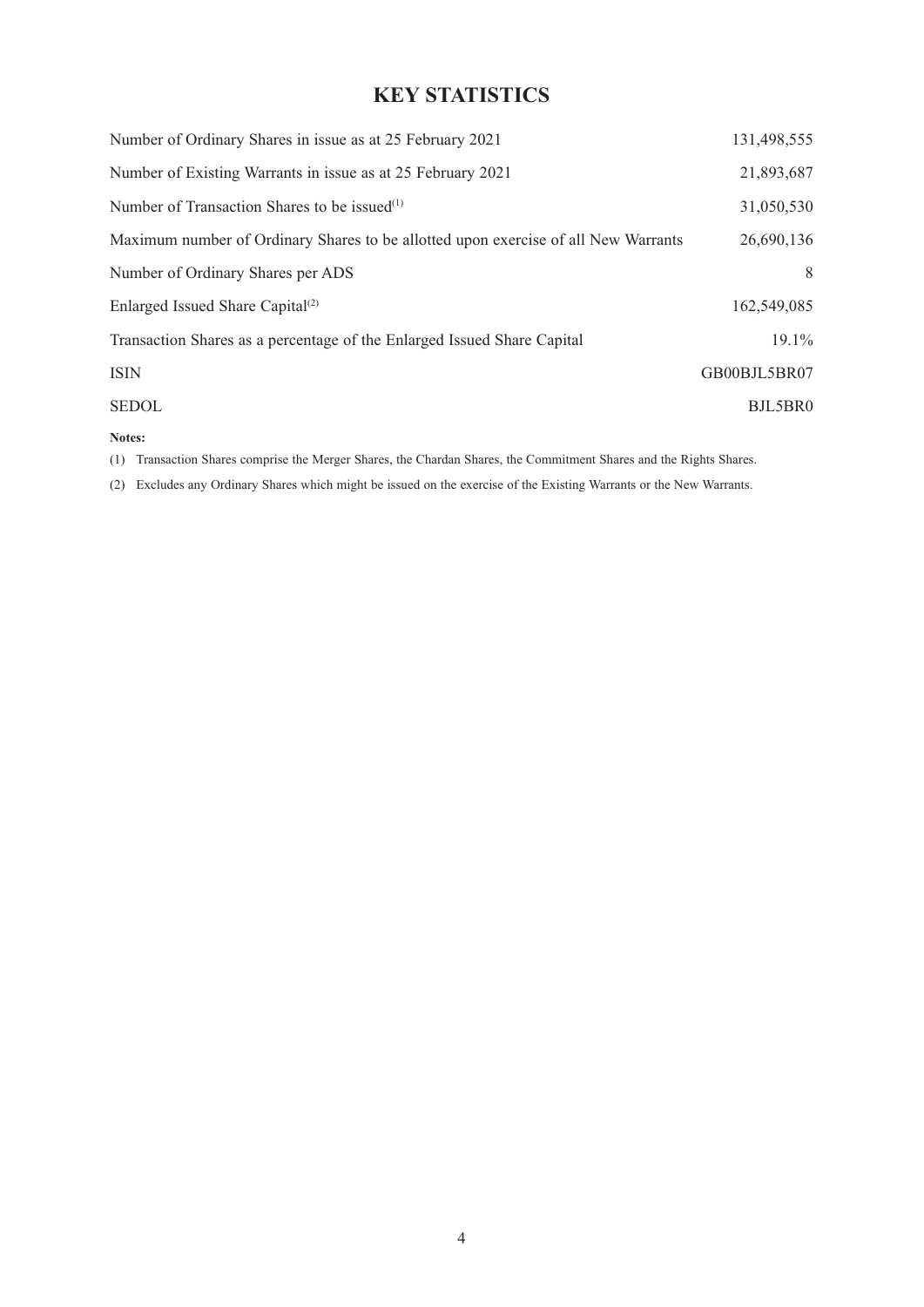# **DEFINITIONS**

The following definitions apply throughout this Circular and in the accompanying Notice of General Meeting and Form of Proxy unless otherwise stated or the context requires otherwise:

| "Act"                   | the Companies Act 2006, as amended from time to time;                                                                                                                                                                                                                                                         |  |  |  |
|-------------------------|---------------------------------------------------------------------------------------------------------------------------------------------------------------------------------------------------------------------------------------------------------------------------------------------------------------|--|--|--|
| "Admission"             | the admission of the Transaction Shares to trading on AIM<br>becoming effective in accordance with the AIM Rules;                                                                                                                                                                                             |  |  |  |
| "ADSs"                  | American Depositary Shares, each of which represents 8 new<br>Ordinary Shares, proposed to be issued pursuant to the Merger, to<br>be registered and issued by the Depositary Bank;                                                                                                                           |  |  |  |
| "AIM"                   | AIM, a market operated by London Stock Exchange plc;                                                                                                                                                                                                                                                          |  |  |  |
| "AIM Rules"             | the AIM Rules for Companies published by the London Stock<br>Exchange, as amended from time to time;                                                                                                                                                                                                          |  |  |  |
| "Articles"              | the articles of association of the Company in force at the date of this<br>Document;                                                                                                                                                                                                                          |  |  |  |
| "Assumed Warrants"      | the warrants to subscribe for up to 16,268,040 Ordinary Shares,<br>being 3.7658 Ordinary Shares for each warrant originally issued to<br>holders of Longevity Shares at the time of the Longevity IPO, and<br>to be assumed by the Company upon Completion pursuant to the<br>Merger Agreement;               |  |  |  |
| "Backstop Amount"       | has the meaning given in paragraph 8 (Summary of Key Documents)<br>of the Letter from the Chairman;                                                                                                                                                                                                           |  |  |  |
| "Backstop Arrangements" | the arrangements pursuant to which the Backstop Investors have<br>agreed to acquire existing Longevity Shares or subscribe for new<br>Longevity Shares so as to ensure the Enlarged Group has access to<br>the US\$14.6 million that was held by Longevity on the date of<br>signing of the Merger Agreement; |  |  |  |
| "Backstop Investors"    | has the meaning given in paragraph 4 (Details of the Merger) of the<br>Letter from the Chairman;                                                                                                                                                                                                              |  |  |  |
| "Backstop Warrants"     | the warrants to acquire up to 7,530,000 Ordinary Shares granted by<br>the Company to the Backstop Investors pursuant to the Backstop<br>Arrangements;                                                                                                                                                         |  |  |  |
| "Board" or "Directors"  | the directors of 4D whose names are set out on page 10 of this<br>Document;                                                                                                                                                                                                                                   |  |  |  |
| "BVI"                   | the British Virgin Islands;                                                                                                                                                                                                                                                                                   |  |  |  |
| "BVI Companies Act"     | the BVI Business Companies Act 2004, as amended from time to<br>time;                                                                                                                                                                                                                                         |  |  |  |
| "certificated form"     | not in an uncertificated form;                                                                                                                                                                                                                                                                                |  |  |  |
| "Chardan"               | Chardan Capital Markets, LLC, U.S. financial adviser to the<br>Company;                                                                                                                                                                                                                                       |  |  |  |
| "Chardan Shares"        | the 2,750,000 Ordinary Shares to be allotted to Chardan in<br>settlement of the financial adviser fee in connection with the<br>Transaction;                                                                                                                                                                  |  |  |  |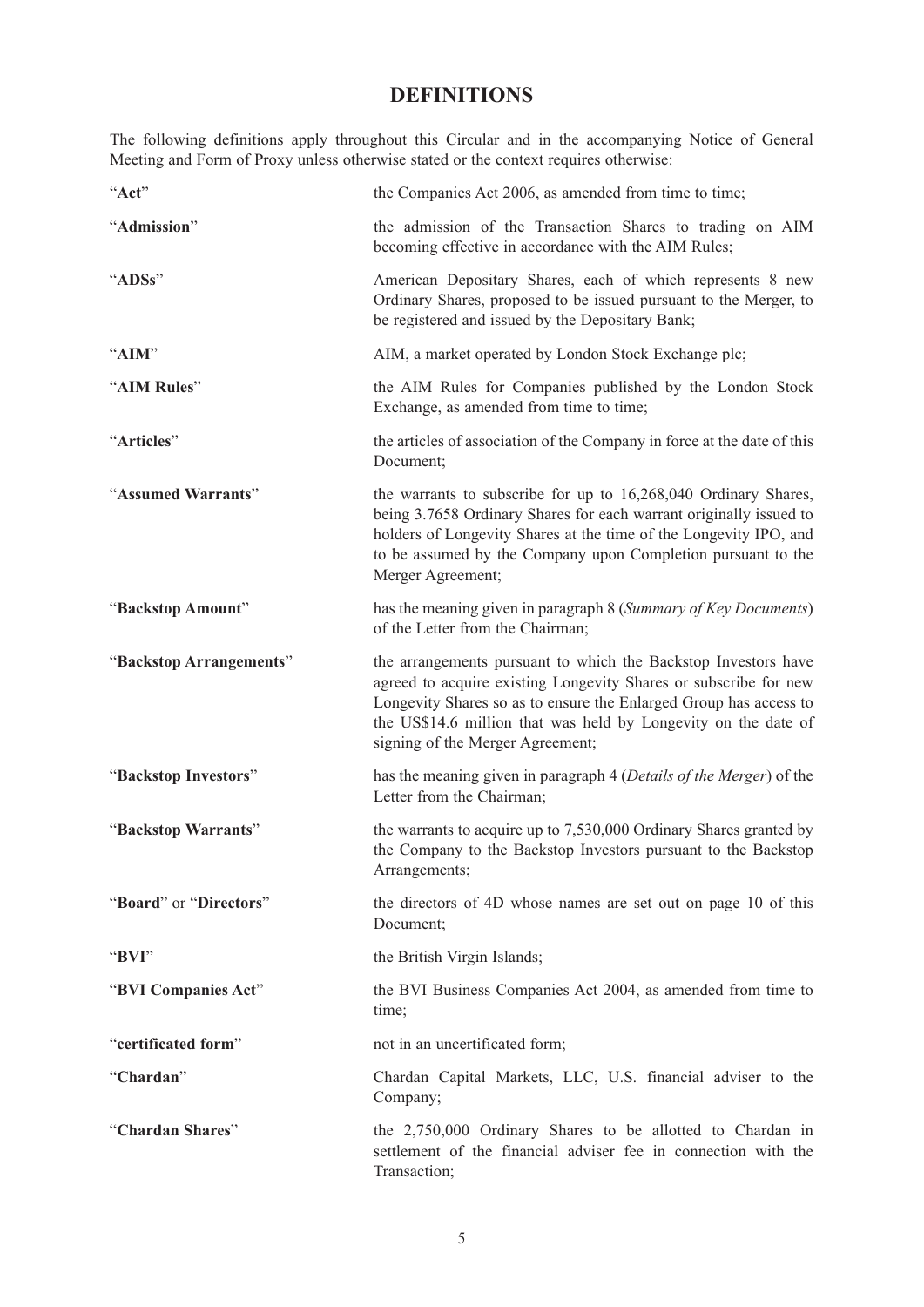| "Circular" or "Document"        | this circular prepared in relation to the General Meeting;                                                                                                                                                                                                                                     |
|---------------------------------|------------------------------------------------------------------------------------------------------------------------------------------------------------------------------------------------------------------------------------------------------------------------------------------------|
| "Commitment Shares"             | the 5,272,050 new Ordinary Shares to be issued to the Backstop<br>Investors pursuant to the Backstop Agreements, being 700,000<br>newly-issued Longevity Shares converted into Ordinary Shares at<br>the Exchange Ratio;                                                                       |
| "Company" or "4D"               | 4d pharma plc, a company incorporated in England and Wales with<br>registered number 08840579 and having its registered office at 5th<br>Floor, 9 Bond Court, Leeds LS1 2JZ;                                                                                                                   |
| "Completion"                    | the date on which the Merger becomes effective, and the ADSs<br>representing the Consideration Shares are admitted to trading on<br>NASDAQ;                                                                                                                                                    |
| "Consideration Shares"          | 28,300,530 new Ordinary Shares comprising (i) the Merger Shares;<br>(ii) the Commitment Shares; and (iii) the Rights Shares, in each<br>case conditional on, inter alia, Admission;                                                                                                            |
| "CREST"                         | the relevant system (as defined in the CREST Regulations) for<br>paperless settlement of share transfers and the holding of shares in<br>uncertificated form (in respect of which Euroclear is the operator as<br>defined in the CREST Regulations);                                           |
| "CREST Regulations"             | the Uncertificated Securities Regulations 2001 (SI 2001/3755), as<br>amended;                                                                                                                                                                                                                  |
| "Depositary Bank"               | JP Morgan Chase Bank, N.A.;                                                                                                                                                                                                                                                                    |
|                                 | "Disclosure and Transparency Rules" the Disclosure Guidance and Transparency Rules made by the FCA<br>in exercise of its function as competent authority pursuant to Part VI<br>of FSMA;                                                                                                       |
| "Effective Time"                | such time at which the Merger becomes effective, in accordance<br>with the terms of the Merger Agreement;                                                                                                                                                                                      |
| "Enlarged Group"                | the Group, as enlarged by the Merger;                                                                                                                                                                                                                                                          |
| "Enlarged Issued Share Capital" | the Company's issued share capital immediately following                                                                                                                                                                                                                                       |
|                                 | Completion, assuming full issuance of the Transaction Shares but<br>excluding any Ordinary Shares falling to be allotted on the exercise<br>of the Existing Warrants or the New Warrants;                                                                                                      |
| "Euroclear"                     | Euroclear UK and Ireland Limited, the operator of the CREST UK<br>System or such other person as may for the time being be approved<br>by HM Treasury as operator under the CREST Regulations;                                                                                                 |
| "Exchange Ratio"                | the exchange ratio of 7.5315 new Ordinary Shares for each<br>Longevity Share;                                                                                                                                                                                                                  |
| "Existing Warrants"             | the 21,893,687 warrants to subscribe for Ordinary Shares at 100<br>pence per Ordinary Share allotted pursuant to a Warrant Instrument<br>dated 9 March 2020 to certain 4D Shareholders who subscribed for<br>Ordinary Shares in the placing and subscription announced on<br>18 February 2020; |
| "FCA"                           | the UK Financial Conduct Authority;                                                                                                                                                                                                                                                            |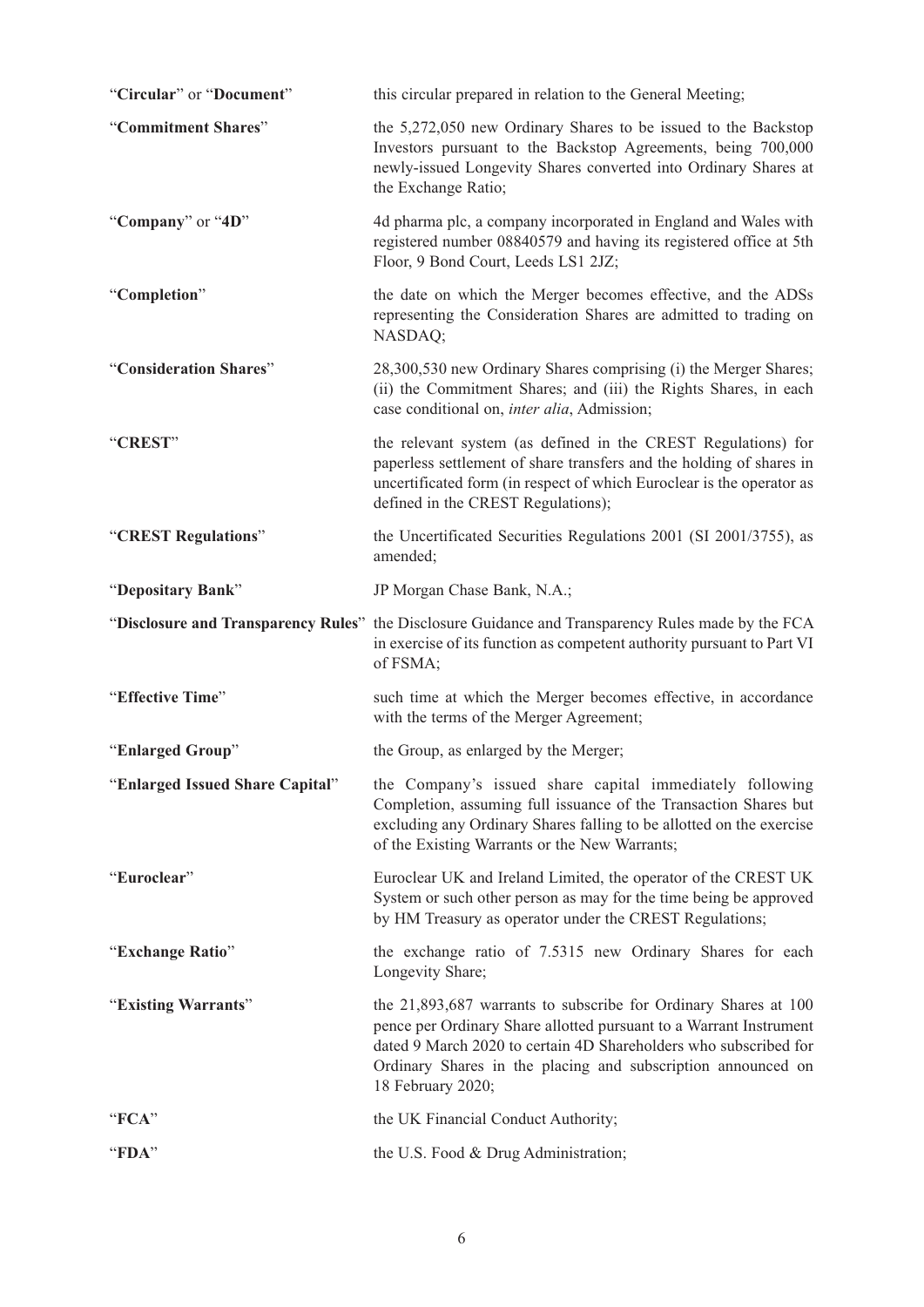| "Form of Proxy"             | the form of proxy enclosed with this Circular for use by<br>Shareholders in connection with the General Meeting;                                                                                                       |
|-----------------------------|------------------------------------------------------------------------------------------------------------------------------------------------------------------------------------------------------------------------|
| "FSMA"                      | the Financial Services and Markets Act 2000, as amended from time<br>to time;                                                                                                                                          |
| "General Meeting"           | the general meeting of the Company, notice of which is set out at<br>the end of this Circular;                                                                                                                         |
| "Group"                     | the Company and its existing subsidiaries and subsidiary<br>undertakings;                                                                                                                                              |
| "Independent Directors"     | Axel Glasmacher, Ed Baracchini, Sandy Macrae and Katrin<br>Rupalla;                                                                                                                                                    |
| "Last Practicable Date"     | the last practicable date prior to publication of this Circular, being<br>25 February 2021;                                                                                                                            |
| "LBPs"                      | live biotherapeutic products;                                                                                                                                                                                          |
| "Lock-up Agreements"        | the agreement between the Company and each of Duncan Peyton<br>and Alex Stevenson with respect to the Consideration Shares<br>allotted to Duncan Peyton and Alex Stevenson in connection with<br>the Merger Agreement; |
| "London Stock Exchange"     | London Stock Exchange plc;                                                                                                                                                                                             |
| "Longevity"                 | Longevity Acquisition Corporation, a company incorporated in the<br>BVI with registered number 1972601 and having its registered<br>office at Craigmuir Chambers, PO Box 71, Road Town, Tortola,<br>BVI;               |
| "Longevity Charter"         | the memorandum and articles of association of Longevity in force<br>at the date of this Document;                                                                                                                      |
| "Longevity IPO"             | Longevity's initial public offering of its units, ordinary shares,<br>rights and warrants pursuant to a registration statement on Form<br>S-1, which was declared effective by the SEC on 28 August 2018;              |
| "Longevity Shareholders"    | the holders of Longevity Shares on the date of the posting of the<br>notice convening the Longevity Special Meeting;                                                                                                   |
| "Longevity Shares"          | the issued ordinary shares of no par value in Longevity;                                                                                                                                                               |
| "Longevity Special Meeting" | the special meeting of the Longevity Shareholders to be held at<br>10.00 a.m. (Eastern Time) on 17 March 2021;                                                                                                         |
| " $\n  MAR$ "               | the EU Market Abuse Regulation (EU 596/2014) as it applies in the<br>United Kingdom by virtue of the European Union (Withdrawal) Act<br>2018;                                                                          |
| "Merger"                    | the proposed merger of Merger Sub and Longevity pursuant to<br>the terms of the Merger Agreement;                                                                                                                      |
| "Merger Agreement"          | the agreement dated 21 October 2020 between the Company,<br>Merger Sub and Longevity setting out the terms and conditions of<br>the Merger;                                                                            |
| "Merger Shares"             | the 19,774,872 new Ordinary Shares to be issued to Longevity<br>Shareholders as consideration in connection with the Merger, which<br>amount includes the SPAC Sponsor Backstop Shares;                                |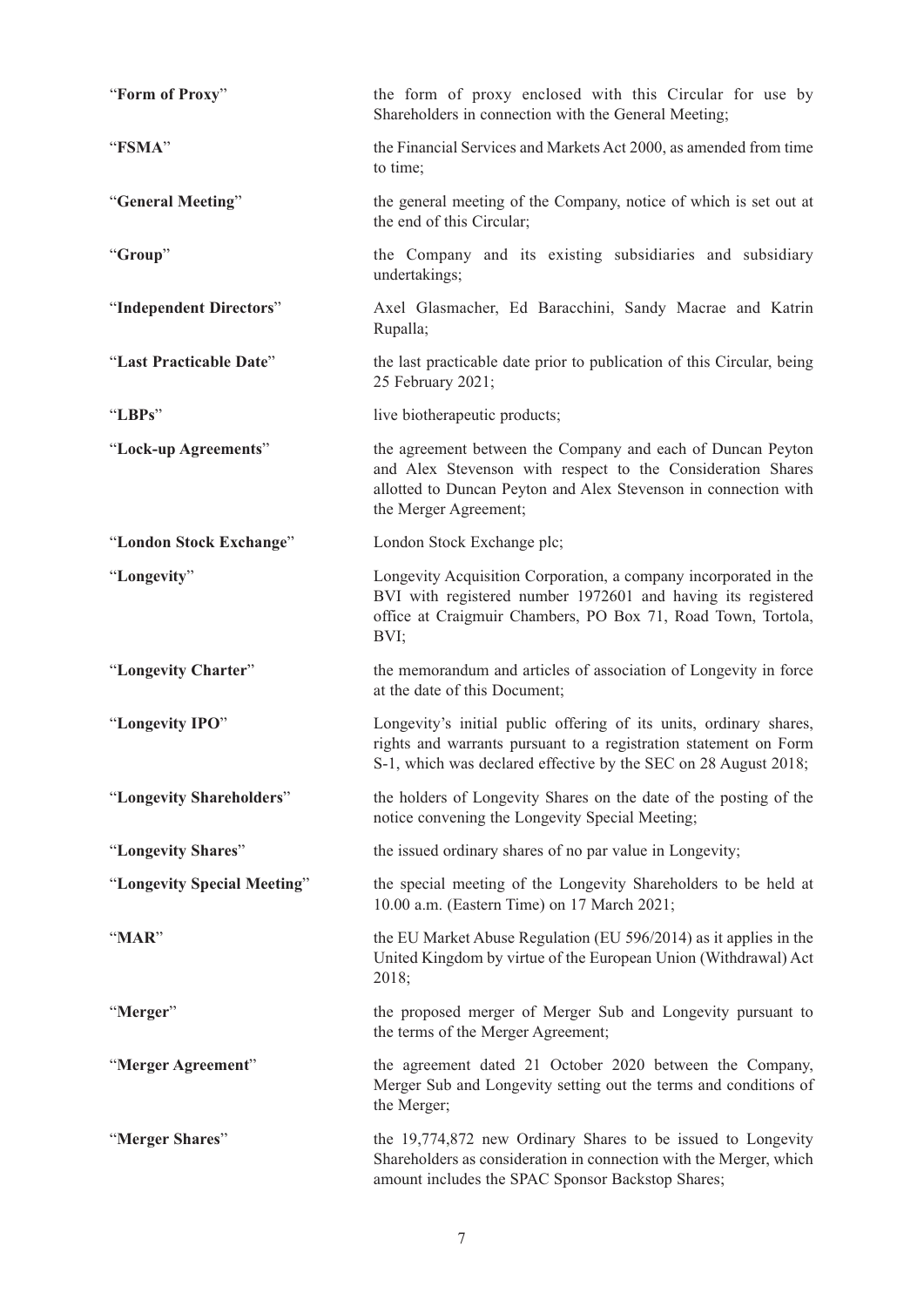| "Merger Sub"                                 | Dolphin Merger Sub Limited, a wholly owned subsidiary of the<br>Company incorporated in the BVI with company number 1972601<br>in connection with the Merger;                                                                                                           |
|----------------------------------------------|-------------------------------------------------------------------------------------------------------------------------------------------------------------------------------------------------------------------------------------------------------------------------|
| "MSD"                                        | MSD (the tradename of Merck & Co., Inc., Kenilworth, NJ, USA);                                                                                                                                                                                                          |
| "N+1 Singer"                                 | Nplus1 Singer Advisory LLP, the Company's nominated adviser;                                                                                                                                                                                                            |
| "NASDAQ"                                     | The NASDAQ Stock Market, LLC;                                                                                                                                                                                                                                           |
| "NASDAQ Listing"                             | the proposed admission to trading on NASDAQ of the ADSs;                                                                                                                                                                                                                |
| "NASDAQ Rules"                               | the rules of NASDAQ;                                                                                                                                                                                                                                                    |
| "New Articles"                               | the new articles of association of the Company proposed to be<br>adopted at the General Meeting, a copy of which is available on the<br>Company's website, www.4dpharmaplc.com and labelled as<br>'Proposed New Articles';                                              |
| "New Warrants"                               | the warrants or options to subscribe for up to $26,690,136$ Ordinary<br>Shares, comprising (i) the Assumed Warrants, (ii) the Underwriter's<br>Option, and (iii) the Backstop Warrants;                                                                                 |
| "Notice of General Meeting"                  | the notice convening the General Meeting, which is set out at the<br>end of this Circular;                                                                                                                                                                              |
| "Ordinary Share(s)"                          | ordinary shares of 0.25 pence each in the capital of the Company;                                                                                                                                                                                                       |
| "Registrar"                                  | Link Group, The Registry, 34 Beckenham Road, Beckenham, Kent<br>BR3 4TU;                                                                                                                                                                                                |
| "Registration Statement"                     | the Registration Statement, filed with the SEC on Form F-4 (File<br>No. 333-250986) by the Company in connection with the Merger,<br>comprising a prospectus and a proxy statement;                                                                                     |
| "Regulatory Information<br>Service" or "RIS" | any of the services authorised from time to time by the FCA for the<br>purposes of disseminating regulatory announcements;                                                                                                                                              |
| "Resolutions"                                | the resolutions to be proposed at the General Meeting, as set out in<br>the Notice of General Meeting;                                                                                                                                                                  |
| "Restricted Securities"                      | the Consideration Shares allotted to Duncan Peyton and Alex<br>Stevenson and which are subject to the terms of the Lock-Up<br>Agreement;                                                                                                                                |
| "Rights Shares"                              | the 3,253,608 new Ordinary Shares to be issued to those holders of<br>rights in Longevity Shares issued at the time of the Longevity IPO<br>which entitle each such holder to receive 0.1 Longevity Share per<br>right upon the consummation of a business combination; |
| "SEC"                                        | the U.S. Securities and Exchange Commission;                                                                                                                                                                                                                            |
| "Securities Act"                             | the U.S. Securities Act of 1933, as amended;                                                                                                                                                                                                                            |
| "Shareholders"                               | holders of Ordinary Shares;                                                                                                                                                                                                                                             |
| "SPAC"                                       | Special Purpose Acquisition Company;                                                                                                                                                                                                                                    |
| "SPAC Sponsor"                               | Whale Management Corporation, a BVI business company with<br>limited liability;                                                                                                                                                                                         |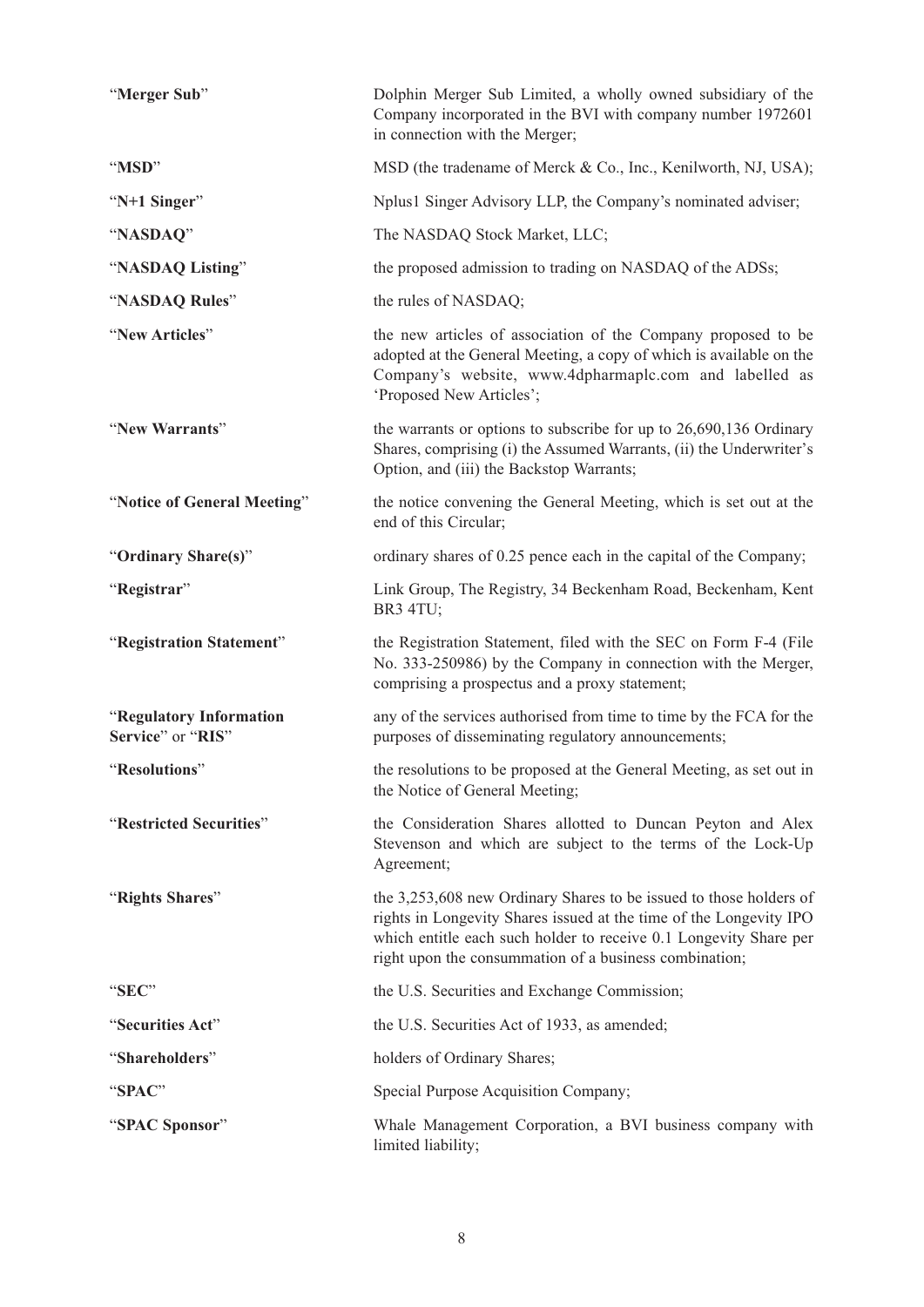| "SPAC Sponsor Backstop Shares" | the 1,506,300 Ordinary Shares (being 200,000 Longevity Shares<br>based on the Exchange Ratio) to be transferred by the SPAC<br>Sponsor to the Backstop Investors, and the option to acquire up to<br>an additional 2,012,600 Ordinary Shares (being 400,000 Longevity<br>Shares) granted by the SPAC Sponsor to the Backstop Investors, in<br>each case pursuant to the Backstop Arrangements; |
|--------------------------------|------------------------------------------------------------------------------------------------------------------------------------------------------------------------------------------------------------------------------------------------------------------------------------------------------------------------------------------------------------------------------------------------|
| "Sterling" or "£"              | the lawful currency of the United Kingdom;                                                                                                                                                                                                                                                                                                                                                     |
| "Transaction"                  | together, the Merger and the NASDAQ Listing;                                                                                                                                                                                                                                                                                                                                                   |
| "Transaction Shares"           | 31,050,530 new Ordinary Shares comprising (i) the Consideration<br>Shares and (ii) the Chardan Shares, in each case conditional on,<br>inter alia, Admission;                                                                                                                                                                                                                                  |
| "uncertificated form"          | recorded on the relevant register of the share or security concerned<br>as being held in uncertificated form in CREST, and title to which,<br>by virtue of the CREST Regulations, may be transferred by means<br>of CREST;                                                                                                                                                                     |
| "Underwriter's Option"         | an option granted by Longevity at the time of the Longevity IPO to<br>Cantor Fitzgerald which would allow it, upon exercise, to be<br>allotted up to 2,892,096 new Ordinary Shares;                                                                                                                                                                                                            |
| "United Kingdom" or "UK"       | the United Kingdom of Great Britain and Northern Ireland;                                                                                                                                                                                                                                                                                                                                      |
| "United States" or "U.S."      | the United States of America, its territories and possessions, any<br>state of the United States of America and the District of Columbia;<br>and                                                                                                                                                                                                                                               |
| "U.S. dollars" or "US\$"       | the lawful currency of the United States.                                                                                                                                                                                                                                                                                                                                                      |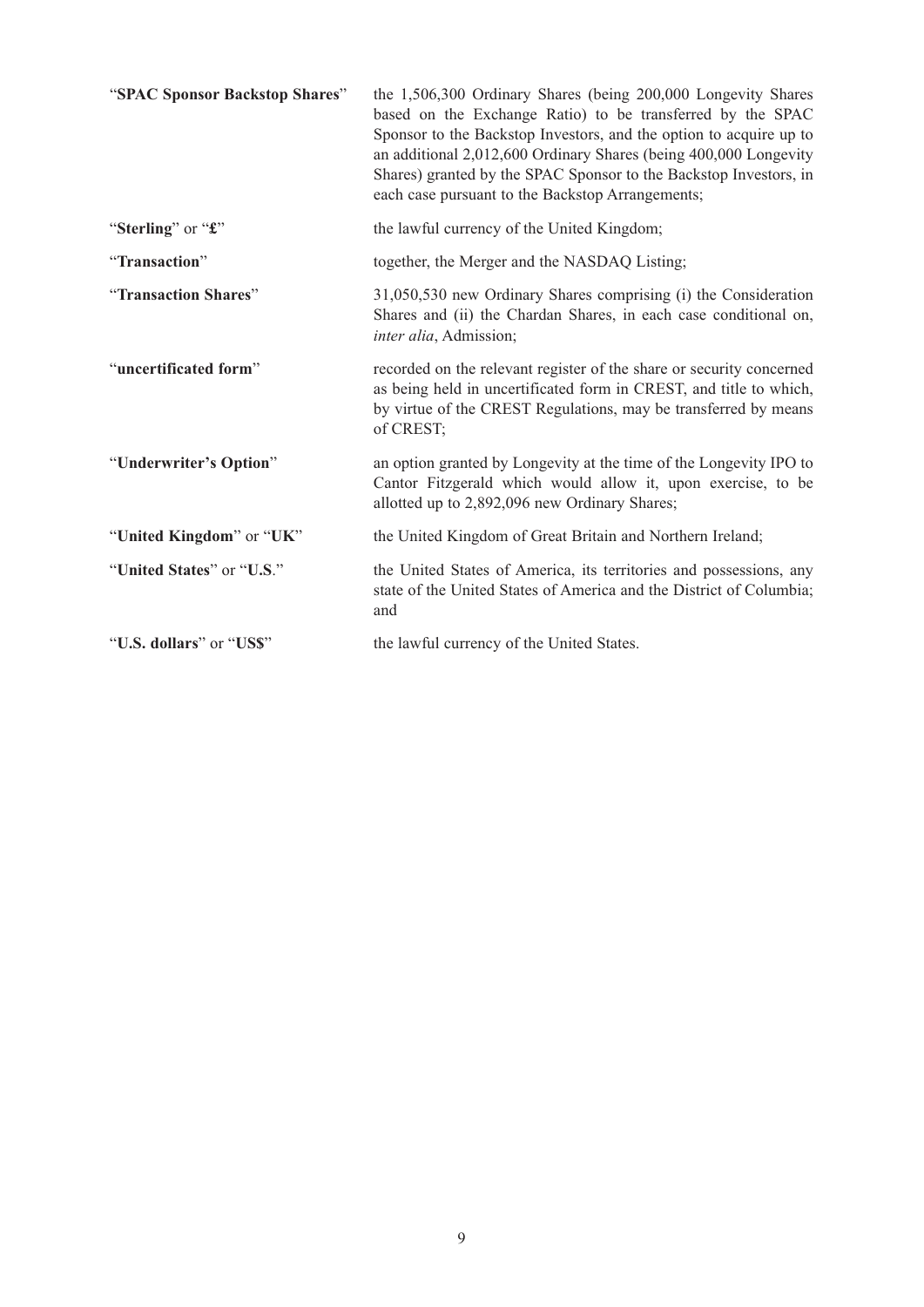# **LETTER FROM THE CHAIRMAN**

(*incorporated and registered in England and Wales with registered number 08840579*)

| Directors:         | <i>Position:</i>         | Registered Office. |
|--------------------|--------------------------|--------------------|
| Axel Glasmacher    | Non-Executive Chairman   | 4d pharma plc      |
| Duncan Peyton      | Chief Executive Officer  | 5th Floor          |
| Alex Stevenson     | Chief Scientific Officer | 9 Bond Court       |
| Edgardo Baracchini | Non-Executive Director   | Leeds              |
| Sandy Macrae       | Non-Executive Director   | LS1 2JZ            |
| Katrin Rupalla     | Non-Executive Director   | United Kingdom     |

26 February 2021

Dear Shareholder,

**Merger with Longevity Acquisition Corporation Intention to seek a NASDAQ Listing Authority to allot up to 57,740,666 Ordinary Shares Dis-application of pre-emption rights Proposed adoption of the New Articles of Association**

**and**

**Notice of General Meeting**

#### **1. INTRODUCTION**

On 22 October 2020, the Company announced a proposed combination with Longevity Acquisition Corporation ("**Longevity**"), a NASDAQ listed Special Purpose Acquisition Company ("**SPAC**"), and its intention to apply to NASDAQ for a listing of the American Depositary Shares ("**ADSs**"). A Registration Statement to register the ADSs to be issued in connection with the Merger was filed with the SEC on 25 November 2020 and was declared effective by the SEC on 25 February 2021. Following Completion, the Ordinary Shares will continue to be admitted to trading on AIM under the symbol "DDDD", and a new programme will be implemented for trading on NASDAQ of the ADSs under the symbol "LBPS".

The purpose of this Document is for the Directors to explain the background to and reasons for the Transaction, why they are seeking authority from Shareholders to issue the Transaction Shares and New Warrants, the background to the adoption of the New Articles and why the Board considers the proposals set out in this Document to be in the best interests of the Company and its Shareholders as a whole, and why the Directors recommend that you vote in favour of the Resolutions.

#### **2. CURRENT TRADING**

4D's approach to Live Biotherapeutic Products ("**LBPs**") is driven by a desire to ensure that its programmes have a real possibility of delivering safe and effective therapies, and providing solutions to major global healthcare issues such as cancer and asthma, as well as exploring novel approaches to neurodegeneration, which is becoming an ever-increasing burden as the global population continues to age.

The Directors believe that recent announcements by the Company are supportive of, and continue to validate, its single strain approach to novel Live Biotherapeutics and discovery platform MicroRx®. Highlights of recent clinical advances made by the Company include:

• the announcement of full clinical benefit results from the completed Part A of a Phase I/II clinical trial of MRx0518 in combination with immune checkpoint inhibitor (ICI) Keytruda® (pembrolizumab), which demonstrated good safety and promising signals of efficacy, exceeding partners' pre-defined threshold to support expansion; five of 12 patients with renal cell carcinoma (RCC) or non-small cell lung cancer (NSCLC) experienced a clinically meaningful benefit from the combination;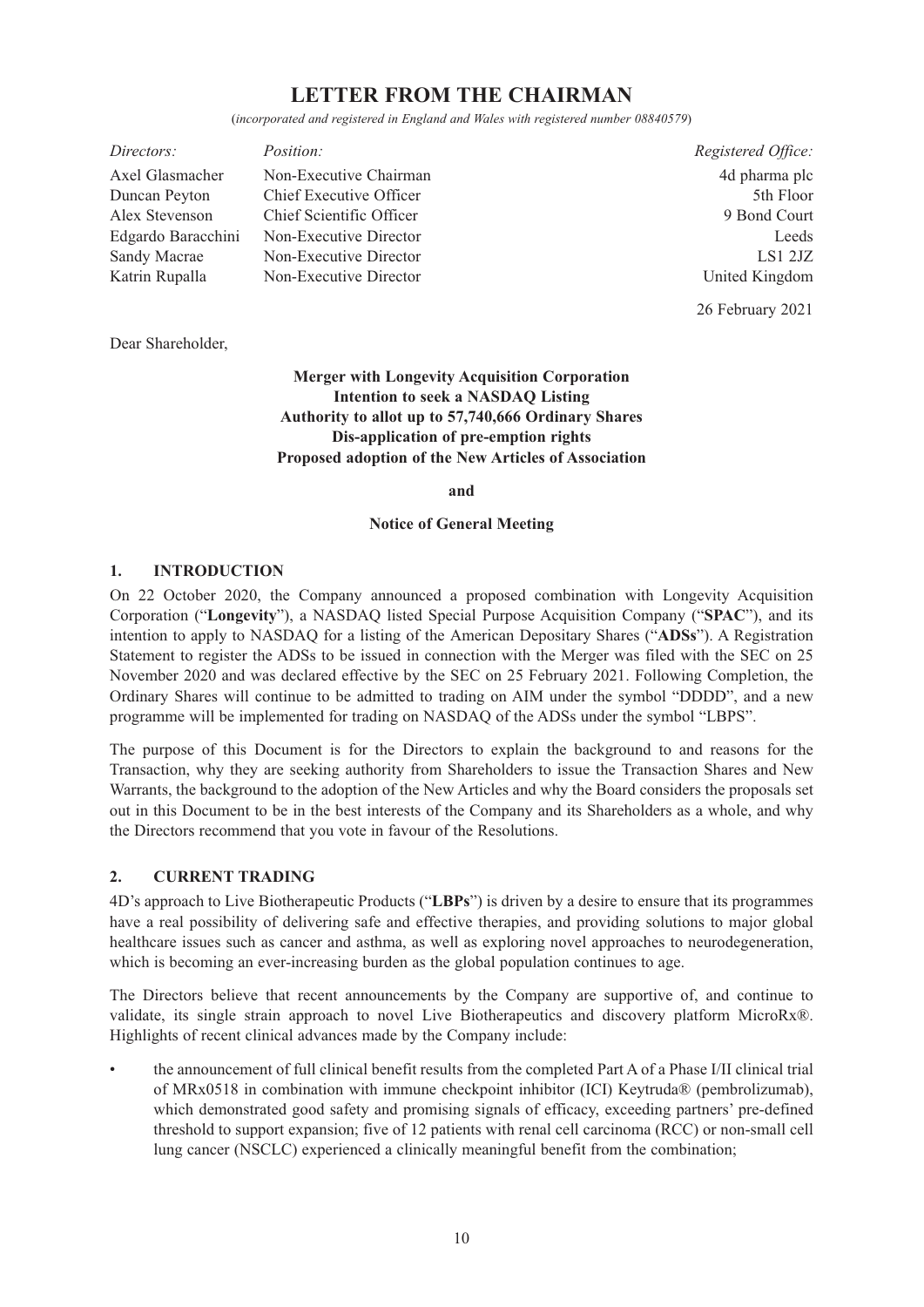- presentation of the first monotherapy data for lead immuno-oncology LBP MRx0518, from Part A of a Phase I trial of MRx0518 in the neoadjuvant setting, demonstrating strong signals of biological activity and tumour immune microenvironment modulation, which support pre-clinical findings;
- expansion of Part B of the MRx0518 and Keytruda® combination trial, with the inclusion of additional tumour type cohorts and trial sites following the positive results in Part A in RCC and NSCLC;
- completion of a Phase II clinical trial investigating the efficacy of Blautix<sup>®</sup> in the treatment of irritable bowel syndrome (IBS) which showed: (i) a statistically significant increase in overall response in pre-planned analysis of the combined IBS-C/D group compared to placebo; and (ii) a positive, though non-significant increase in overall response in both IBS-C and IBS-D cohorts, individually. The primary efficacy endpoint of the trial was based on whether or not a subject, from either the IBS-C or IBS-D cohorts, was considered an overall responder. For a subject to be classed as an 'overall responder' they must have reported an improvement in their weekly (cohort specific) symptoms (abdominal pain intensity and stool frequency or consistency) for  $\geq 50\%$  of the treatment period; and
- entry into a second clinical collaboration and drug supply agreement regarding MRx0518, with Merck KGaA and Pfizer, Inc.; under the agreement we will evaluate MRx0518 in combination with Merck KGaA and Pfizer's ICI Bavencio® (avelumab) as a first-line maintenance therapy for urothelial carcinoma.

To enable the Company to build on these advances and enhance its prospects of successfully taking its assets forward, the Company announced in July 2020 that it was investigating other capital market opportunities, including options for a potential U.S. listing. As a result, and with input from its U.K. and U.S. advisers, the Company began to review and explore a number of options to potentially access the U.S. capital markets, including a direct listing onto NASDAQ, a "reverse merger" with a publicly listed company, and a merger with a special purpose acquisition company, or SPAC. The Company opted to focus on a transaction with a SPAC as this was more likely to generate shareholder value and reduce the risk of inheriting the contingent liabilities of a former operating company. On 22 October 2020, the Company announced a proposed combination with Longevity, a SPAC, and its intention to apply to NASDAQ for a listing of its ADSs. A Registration Statement to register the Ordinary Shares represented by the ADSs to be issued in connection with the Merger was filed with the SEC on 25 November 2020 and was declared effective by the SEC on 25 February 2021.

The Company will, subject to Shareholder approval, issue in aggregate, 31,050,530 new Ordinary Shares (the "**Transaction Shares**") comprising: (i) 19,774,872 Ordinary Shares to be allotted to Longevity Shareholders as consideration in connection with the Merger (the "**Merger Shares**"); (ii) 2,750,000 Ordinary Shares to be allotted to Chardan in settlement of a financial adviser fee in connection with the Transaction (the "**Chardan Shares**"); (iii) 5,272,050 Ordinary Shares to be issued to the Backstop Investors pursuant to the Backstop Agreements (being 700,000 newly-issued Longevity Shares converted into Ordinary Shares at the Exchange Ratio) (the "**Commitment Shares**"); and (iv) 3,253,608 Ordinary Shares to be issued to those holders of rights issued at the time of the Longevity IPO which entitle each such holder to receive 0.1 Longevity Shares per right upon the consummation of a business combination (the "**Rights Shares**"). The Consideration Shares will, following Admission, be deposited with the Depositary Bank in order to issue ADSs based on a ratio of one ADS for every eight Consideration Shares issued. Each issued Longevity Share held immediately prior to Completion will be converted into the right to receive ADSs pursuant to the Exchange Ratio.

As stated in the announcement of the Merger in October 2020, at Completion 4D Shareholders will own approximately 86.9 per cent., and Longevity Shareholders will own approximately 13.1 per cent., of the issued share capital of the Enlarged Group based on the current issued share capital of 4D and Longevity. At Completion, the Transaction Shares (comprising the Merger Shares, the Chardan Shares, the Commitment Shares and the Rights Shares) will represent approximately 19.1 per cent. of the Enlarged Issued Share Capital.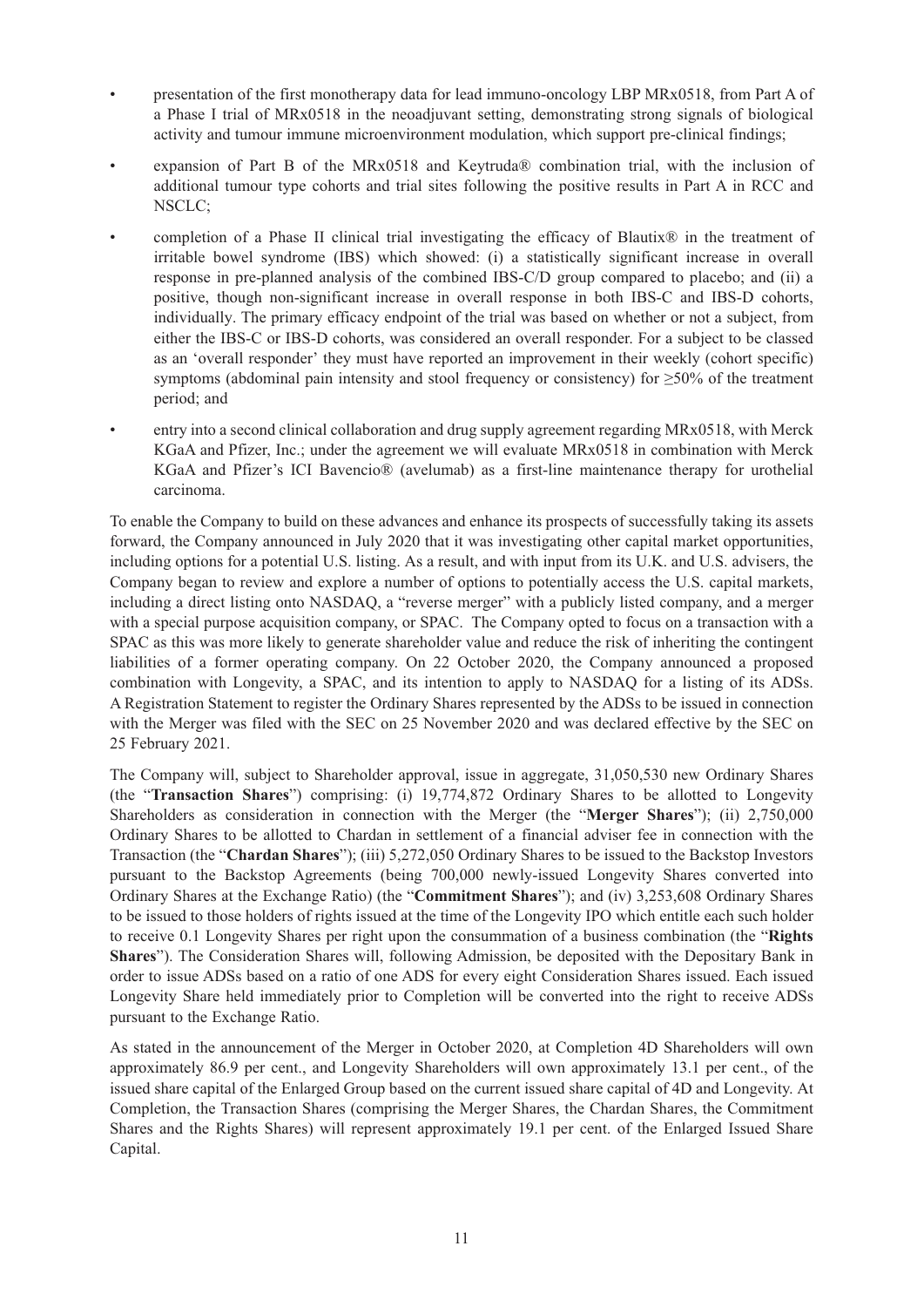Based on a price of £1.10 per Ordinary Share (which represented a premium of 18 per cent. to the Company's closing share price on 21 October 2020 (being the latest practicable date prior to the announcement of the Merger)), the Merger Shares underlying the ADSs to be issued in exchange for each Longevity Share in the Merger represented (on 21 October 2020) an aggregate value of approximately £21.8 million.

In addition, in connection with the Transaction the Company will, subject to Shareholder approval, issue certain new warrants convertible into Ordinary Shares in accordance with their terms (the "**New Warrants**") comprising: (i) 4,320,000 outstanding warrants that were previously issued by Longevity to holders of Longevity Shares at the time of the Longevity IPO and which will be converted into warrants to purchase up to 16,268,040 Ordinary Shares of 4D, payable in ADSs (the "**Assumed Warrants**"); (ii) warrants to be issued to the Backstop Investors to acquire up to 7,530,000 Ordinary Shares following Completion in connection with the Backstop Arrangements (the "**Backstop Warrants**"); and (iii) an option to acquire 2,892,096 Ordinary Shares to Cantor Fitzgerland, in its capacity as underwriter to Longevity at the time of the Longevity IPO (the "**Underwriter's Option**").

If all of the New Warrants are exercised for cash, the Company will receive approximately US\$29 million of capital. Application will be made to the London Stock Exchange for the Transaction Shares to be admitted to trading on AIM, whereupon the Consideration Shares will be deposited with the Depositary Bank which will issue a proportionate number of ADSs. The ADSs are expected to be admitted to trading on NASDAQ.

# **3. BACKGROUND TO AND REASONS FOR THE TRANSACTION**

The Directors regularly evaluate the Company's business and operations, long-term strategic goals, capital needs, and options to maximise shareholder value and prospects. The Board also regularly reviews strategic alternatives available to the Company, including merger and acquisition and financing opportunities.

Throughout 2020, there was a significant increase in interest in 4D on the part of overseas investors, particularly those based in the United States. As a result of this increased U.S. interest, in July 2020 4D announced that it was investigating other capital market opportunities, including options for a potential U.S. listing.

The Directors explored a number of options to access the U.S. capital markets, including a direct listing onto NASDAQ and a reverse merger. The Directors concluded that the preferred avenue to accessing the U.S. capital markets was via a merger with a SPAC as this was more likely to generate shareholder value and reduce the risk of inheriting the contingent liabilities of a former operating company.

A comprehensive analysis of available SPACs was conducted by the Directors, who sought to identify a SPAC with sufficient capital to extend meaningfully the Company's cash runway without excessively diluting the holdings of Shareholders. Longevity was identified as the preferred SPAC during this process.

The Directors believe that a NASDAQ Listing will give the Company an opportunity to expand its investor base, attract substantial capital investment and enhance its reputation globally. The Directors also believe that the NASDAQ Listing will enable the Company to access funds from specialist healthcare investors that might otherwise be unavailable to the Company as a result of its current listing on AIM. NASDAQ is well known as a particularly supportive environment for rapidly growing biotech businesses such as 4D. The Directors believe that the deeper pool of specialist biotech investors in the United States have an investment appetite more suited to a rapidly growing company in the biotechnology sector. As such, the Directors believe that the value of the Company's intellectual property and drug discovery and development activities may be better realised on the U.S. capital markets due to the larger number of specialist investors being able to recognise the Company's position as a leader in its field.

The Directors believe that, as a dual listed entity on both AIM and NASDAQ, the Enlarged Group will benefit from a higher profile and greater exposure to investors, potential partners, analysts and industry media.

A backstop financing facility has been put in place such that the US\$14.6 million cash reserves held by Longevity immediately prior to the announcement of the Merger will be guaranteed to be held by Longevity upon Completion. These funds (less existing indebtedness in Longevity repayable on Completion and the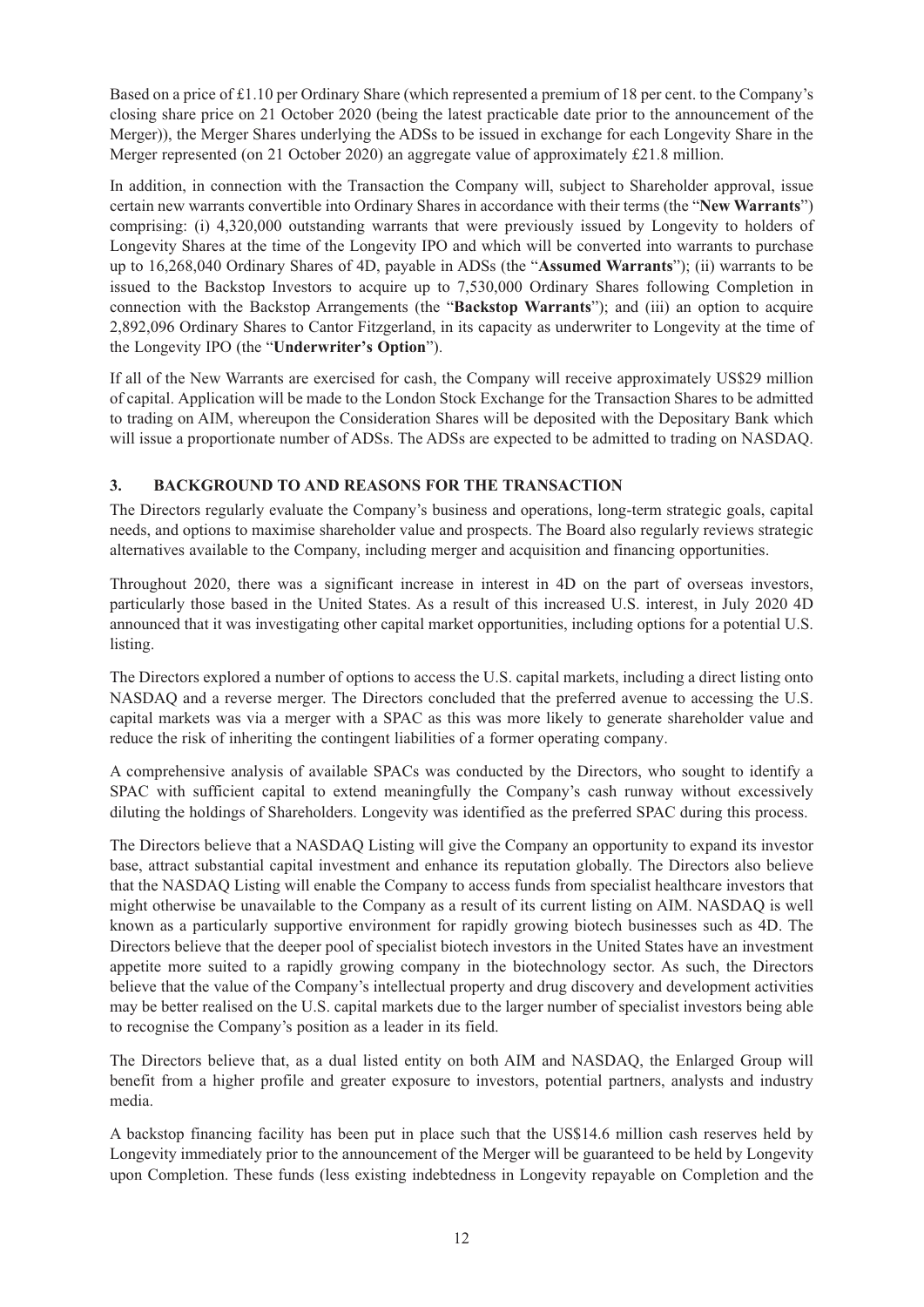costs associated with the Transaction) will thus be available to the Enlarged Group as new capital following Completion, giving the Enlarged Group an operational cash runway into early Q3 2021.

# **4. DETAILS OF THE MERGER**

A SPAC is a limited life company which is listed with a view to carrying out a business combination (usually within two years from the date of its initial public offering, extendable by shareholder approval). A SPAC's principal asset is the cash that it holds in a trust account contributed by its shareholders at its initial public offering. There are several benefits of acquiring a SPAC rather than an operating company, including the likelihood that there will be fewer liabilities in a SPAC because it has never had any business operations, other than identifying a merger candidate.

Following a thorough analysis of the SPAC market conducted by Chardan, the Company identified Longevity as the preferred merger target as not only would the acquisition of Longevity give 4D access to the U.S. market, but it would also allow the Company to access the cash held by Longevity in its trust account and thus extend its cash runway. As at the Last Practicable Date, there was US\$14.6 million held in the Longevity trust account.

In order to effect the Merger, the Company incorporated a new wholly owned subsidiary in the BVI, Merger Sub, which will merge with Longevity, which is also incorporated in the BVI. At Completion, the surviving entity will be Merger Sub, which will be a wholly owned subsidiary of the Company. The terms of the Merger Agreement provide that Completion is subject to a number of conditions including approval by Shareholders of the Resolutions to be proposed at the General Meeting (notice of which is set out at the end of this Document), the Registration Statement being declared effective by the SEC, the approval of the listing of the ADSs to trading on NASDAQ, and approval of Longevity Shareholders of the Merger at the Longevity Special Meeting due to be held on 17 March 2021.

Subject to certain limitations set out in the Longevity Charter, the Longevity Shareholders have an opportunity to redeem their Longevity Shares for cash equal to a pro rata share of the aggregate amount on deposit in the trust account prior to Completion. Any redemptions by Longevity Shareholders would reduce the capital available to the Enlarged Group. The cash of US\$14.6 million held by Longevity at the date the Merger was announced is a key driver of the Transaction as it allows the Company to extend meaningfully its cash runway and so arrangements were put in place prior to the announcement of the Merger with certain investors, including the Company's directors Duncan Peyton and Alex Stevenson, and the Company's current largest shareholder, Steven Oliveira and his connected companies (the investors together being the "**Backstop Investors**"), to underwrite any redemptions of the amount held by Longevity in its trust account (the "**Backstop Arrangements**").

The Backstop Investors have committed to subscribe for Longevity Shares prior to Completion so as to raise up to US\$14.6 million in the event of redemptions by Longevity Shareholders. To secure the Backstop Arrangements, Longevity has agreed to allot 700,000 newly issued Longevity Shares to the Backstop Investors, which will be converted, based on the Exchange Ratio, into 5,272,050 Ordinary Shares (the "**Commitment Shares**").

In addition, Whale Capital Management, the SPAC Sponsor and largest shareholder in Longevity, will transfer 200,000 Longevity Shares (the equivalent of 1,506,300 Ordinary Shares based on the Exchange Ratio) to the Backstop Investors and grant the Backstop Investors an option to acquire up to an additional 400,000 outstanding Longevity Shares (which will be converted, based on the Exchange Ratio, into an option to acquire up to an additional 3,012,600 Ordinary Shares) from the SPAC Sponsor (together, the "**SPAC Sponsor Backstop Shares**"). The Merger Shares include the SPAC Sponsor Backstop Shares.

The Company has also agreed to grant warrants to acquire up to an additional 7,530,000 Ordinary Shares to the Backstop Investors if and to the extent the Assumed Warrants are exercised (the "**Backstop Warrants**"). Further details of the Backstop Arrangements are set out in paragraph 8 (*Summary of Key Documents*).

Duncan Peyton and Alex Stevenson, being the Chief Executive Officer and Chief Scientific Officer of the Company respectively, will also enter into Lock-up Agreements at Completion. Under the terms of the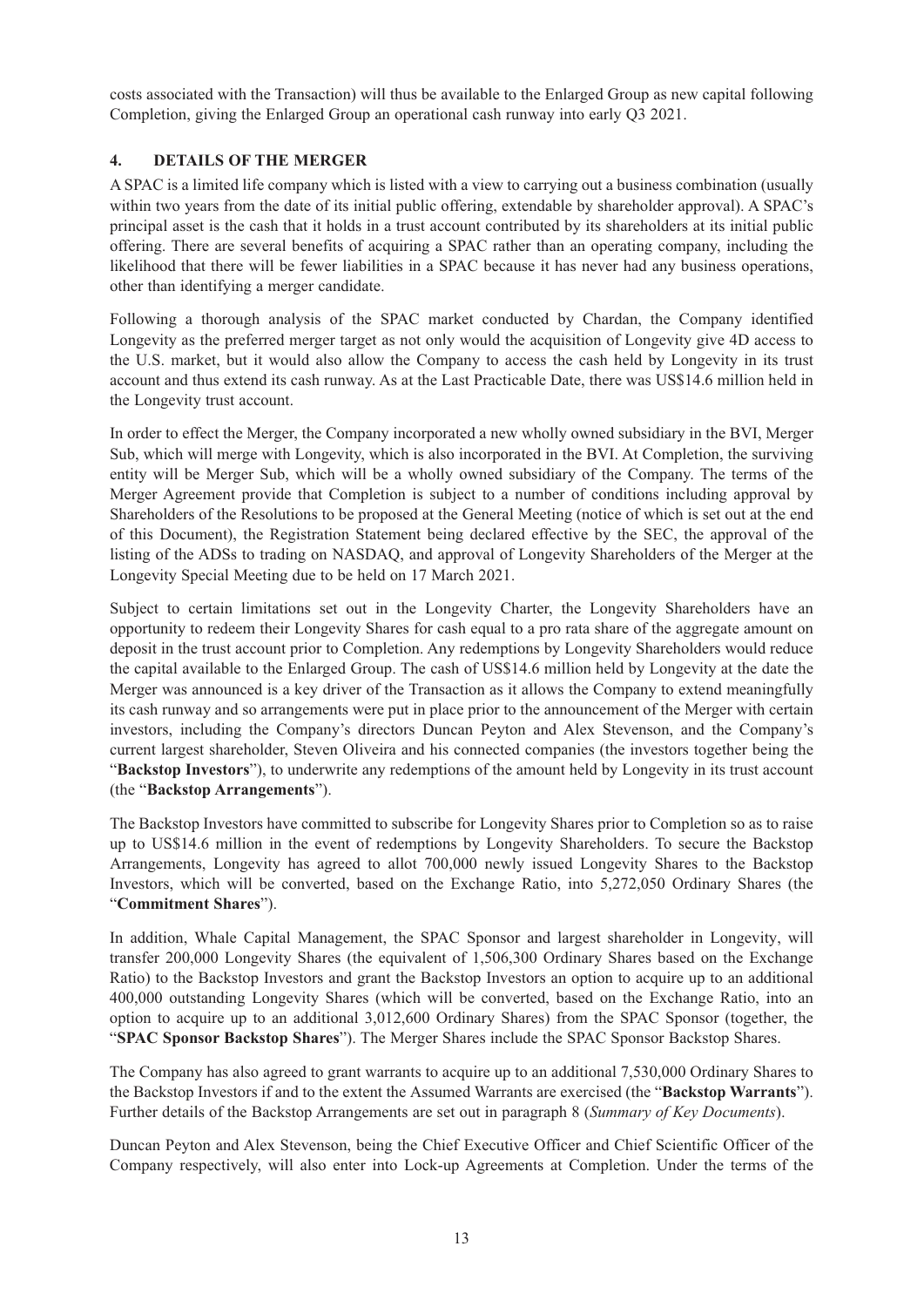Lock-up Agreements, each of them will agree that, subject to certain limited exceptions, he will not sell any Consideration Shares due to him under the terms of the Merger for a period of twelve months.

In addition to the allotment of Consideration Shares, the Company has agreed to assume the outstanding warrants to subscribe for Longevity Shares, as were originally issued to holders of Longevity Shares at the time of the Longevity IPO (the "**Assumed Warrants**"). At Completion, the Assumed Warrants will entitle the warrant holders to subscribe for, in aggregate, 16,268,040 Ordinary Shares at US\$1.53 per Ordinary Share. If all of the Assumed Warrants are exercised for cash, the Company will receive up to US\$24.7 million of capital.

In addition to these outstanding warrants issued by Longevity, there are also 4,320,000 rights outstanding which were issued by Longevity to holders of Longevity Shares at the time of the Longevity IPO. These rights permit the holder of those rights to receive 0.1 Longevity Share per right upon completion of a business combination. Therefore, upon Completion, the holders of those rights will receive 432,000 Longevity Shares, which will be converted, based on the Exchange Ratio, into 3,253,608 Ordinary Shares (the "**Rights Shares**").

At the time of the Longevity IPO, Longevity granted an option to its underwriter, Cantor Fitzgerald, pursuant to which it agreed to be allotted units in the enlarged company upon completion of a merger. Upon exercise of this option in full and the underlying warrants, 4D will receive US\$4,140,000 and would allot 2,892,096 Ordinary Shares to Cantor Fitzgerald (the "**Underwriter's Option**").

The Backstop Arrangements also provide that, subject to certain conditions, 4D may be required to file, within thirty days of Completion, a registration statement under the Securities Act registering the resale of the Ordinary Shares received by the Backstop Investors pursuant to the Merger and the Backstop Arrangements.

# **5. DETAILS OF THE U.S. REGISTRATION AND THE NASDAQ LISTING**

### *Registration Statement*

The Company has filed a registration statement on Form F-4 (the "**Registration Statement**") which has been declared effective by the SEC. The Registration Statement contains a prospectus under the Securities Act with respect to the offering of the Company's Ordinary Shares, in the form of ADSs, to the shareholders of Longevity in the Merger. The Registration Statement also contains a proxy statement of Longevity in connection with the solicitation of approval, in accordance with the BVI Companies Act, by Longevity Shareholders of the Merger Agreement, the plan of merger between Longevity and Merger Sub in accordance with the BVI Companies Act, and the Merger. Longevity will hold a shareholder meeting on 17 March 2021 ("**Longevity Special Meeting**") for the purposes of obtaining these approvals. As a result of the registration, the ADSs issued in the Merger to Longevity Shareholders will be freely tradeable under U.S. securities laws. Since existing shareholders of the Company are not being offered new Ordinary Shares or ADSs in the Merger, and only Longevity Shareholders are entitled to vote at the Longevity Special Meeting, the Registration Statement is not directed at Shareholders.

### *NASDAQ Listing*

In connection with the Merger, the Company has filed an initial listing application with NASDAQ to list the Company's ADSs on the Nasdaq Global Market under the symbol "LBPS". The listing is subject to 4D fulfilling all of the listing requirements of The Nasdaq Global Market. It is a condition to the completion of the Merger that the Company's ADSs be approved for listing on NASDAQ, subject to official notice of issuance. While the Company believes it will meet all the requirements for listing prior to the Completion, there is no guarantee that the ADSs will be accepted for trading on The Nasdaq Global Market. Following Completion, the Ordinary Shares will continue to be admitted to trading on AIM under the symbol "DDDD".

Following Completion, Longevity Shares, which currently trade on the Nasdaq Capital Market, will be delisted from NASDAQ and deregistered with the SEC.

Each ADS represents eight Ordinary Shares and will be quoted in U.S. dollars. The Company expects trading in ADSs will be associated with the value of the eight Ordinary Shares that each ADS represents, giving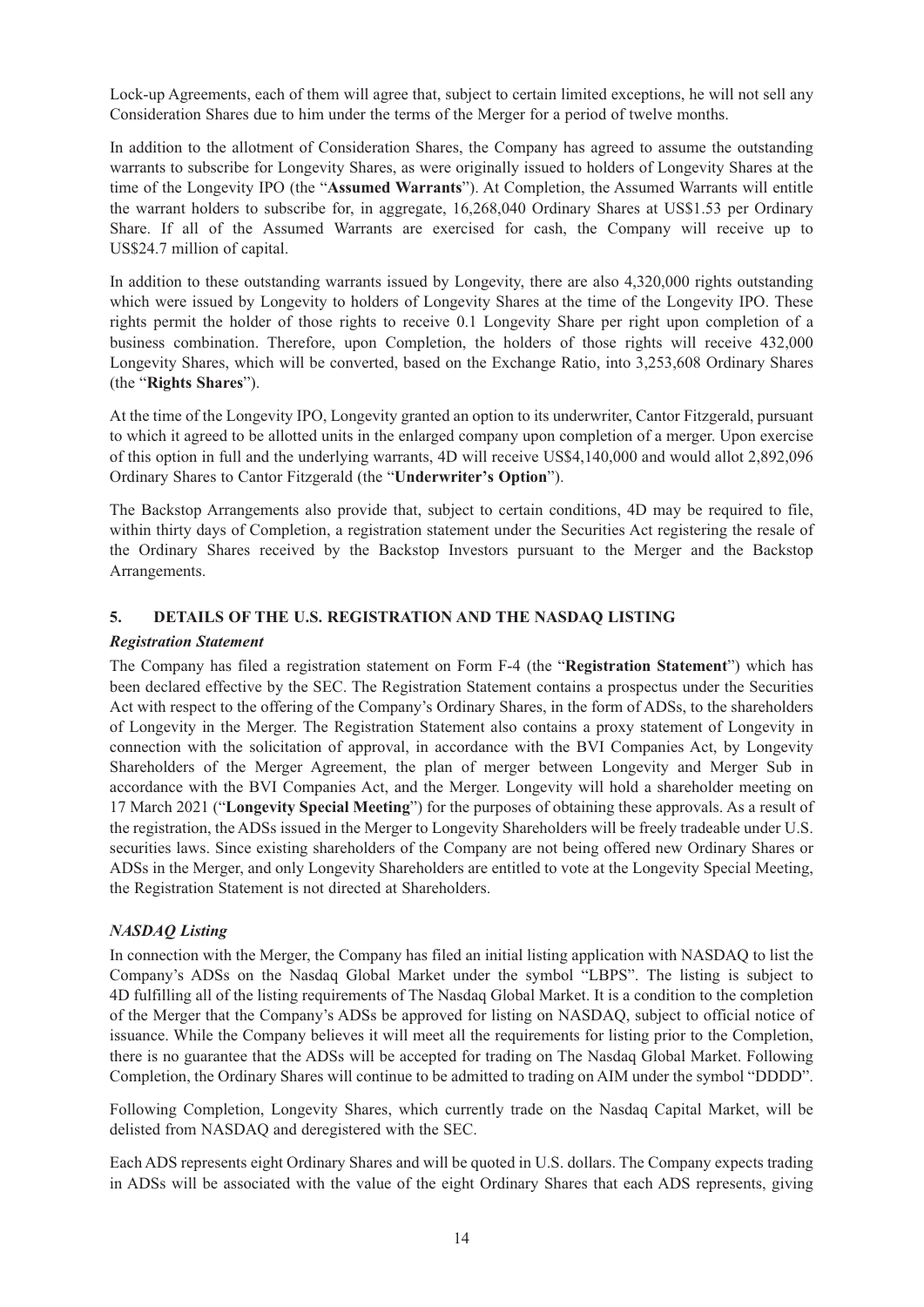effect to the pound sterling to dollar currency exchange rate. However, there can be no assurance that the trading price for the Company's ADSs on NASDAQ will correlate directly with the trading price of the Ordinary Shares on AIM.

# *Implications of NASDAQ listing on Existing Shareholders*

As the Company's Ordinary Shares will continue to trade on AIM following Completion, existing Shareholders in 4D do not need to take any action with the respect to the ADSs issued in the Merger that will trade on NASDAQ.

Shareholders are advised to refer to the Frequently Asked Questions section on the Company's website to the extent they have further questions on the implications of the Transaction on their shareholding.

# **6. STRATEGIC PLANS FOR THE ENLARGED GROUP**

Throughout 2020, the Company has made progress in advancing the development of its LBP candidates, including:

- generating, to 4D's knowledge, the first proof-of-concept data of a Live Biotherapeutic in an oncology setting in the trial of MRx0518 in combination with immune checkpoint inhibitor (ICI) Keytruda® (pembrolizumab) in patients with metastatic NSCLC, RCC and UC that are refractory to prior anti-PD-1/PD-L1, a difficult to treat, highly refractory population with secondary resistance to prior ICIs and high unmet medical need;
- the completion of Part A of a Phase I trial of MRx0518 as a neoadjuvant monotherapy, demonstrating strong immunological signals of single agent biological activity, which support pre-clinical findings;
- completion of a Phase II clinical trial investigating the efficacy of Blautix<sup>®</sup> in the treatment of irritable bowel syndrome (IBS) which showed: (i) a statistically significant increase in overall response in pre-planned analysis of the combined IBS-C/D group compared to placebo; and (ii) a positive, though non-significant increase in overall response in both IBS-C and IBS-D cohorts, individually. The primary efficacy endpoint of the trial was based on whether or not a subject, from either the IBS-C or IBS-D cohorts, was considered an overall responder. For a subject to be classed as an 'overall responder' they must have reported an improvement in their weekly (cohort specific) symptoms (abdominal pain intensity and stool frequency or consistency) for  $\geq 50\%$  of the treatment period; and
- entry into a second clinical collaboration and drug supply agreement regarding MRx0518, with Merck KGaA and Pfizer, Inc. under which the Company will evaluate MRx0518 in combination with Merck KGaA and Pfizer's ICI Bavencio® (avelumab) as a first-line maintenance therapy for urothelial carcinoma.

Following Completion, 4D intends to continue the clinical development of its lead assets and build upon these developments, including:

- advancing the expanded Part B of the ongoing Phase I/II combination study of MRx0518 and Keytruda® to completion; enrolment is currently expected to complete in Q4 2021;
- continued engagement with the FDA in 2021 to discuss the development and approval pathway for MRx0518 in combination with an ICI in patients with solid tumours and secondary resistance to prior ICI therapy;
- investigating the efficacy of MRx0518 in additional cancer patient groups, treatment settings, and as part of additional combination therapies, including an ongoing Phase I trial in pancreatic cancer, and commencement of a fourth clinical trial of MRx0518 in combination with ICI Bavencio® as a first-line maintenance therapy for urothelial carcinoma, expected to commence in 2021;
- evaluating designs for a potential first-in-human clinical trial of MRx0029 in-patient clinical trial in neurodegenerative diseases such as Parkinson's disease;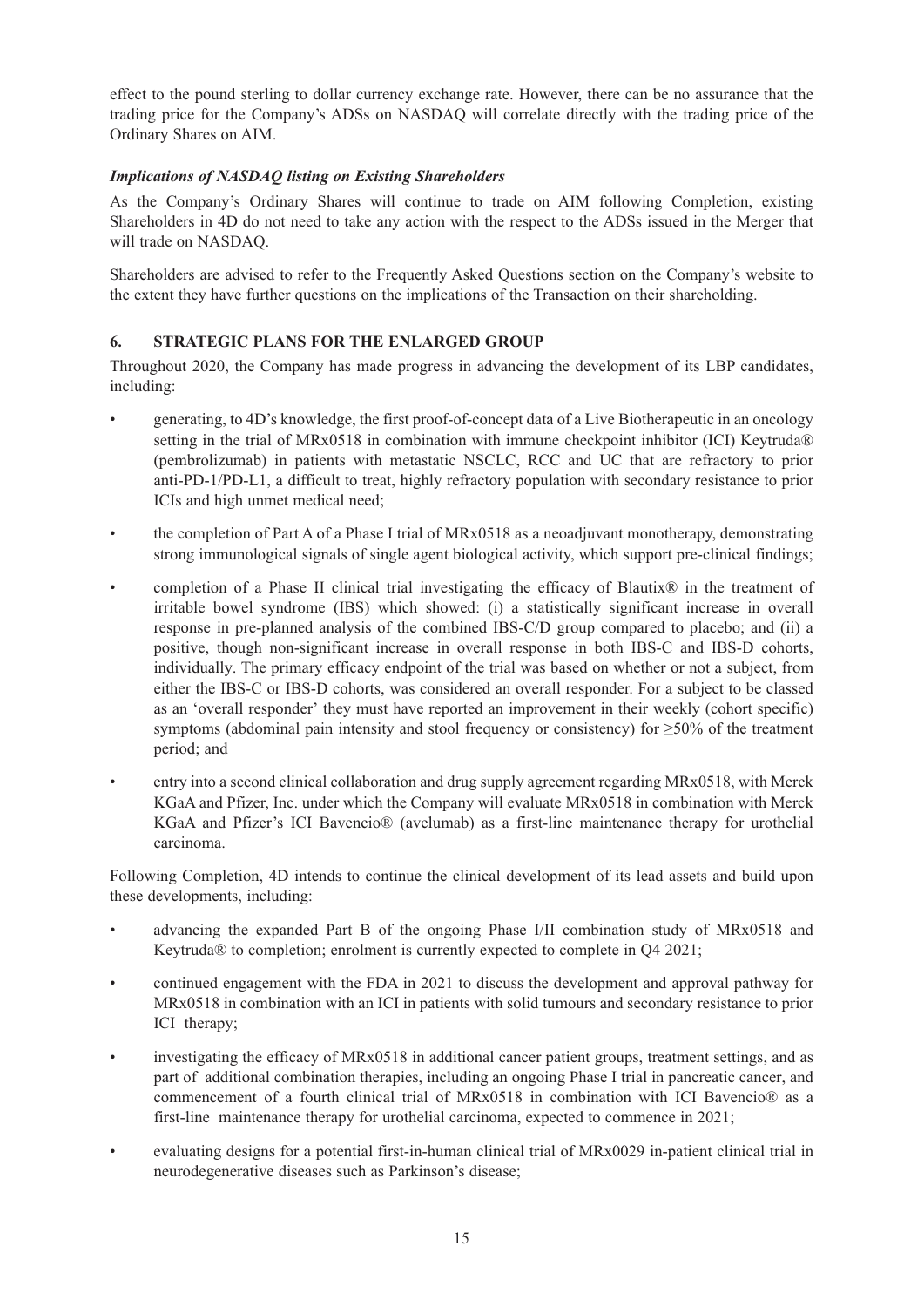- continuing to advance the vaccines discovery program in collaboration with MSD;
- completing a Phase II trial of MRx-4DP0004 to prevent or reduce the hyper-inflammatory response in hospitalized patients with COVID-19; and
- completing ongoing Phase I/II study of MRx-4DP0004 in poorly controlled asthma in combination with existing long-term maintenance therapy.

Although it is not ruled out going forward, it is currently not intended that 4D will move any operations to the United States in the near-term. However, a U.S. subsidiary has recently been incorporated to enable recruitment of key U.S.-based staff, thus permitting additional U.S.-facing business functions to be established if and when required. There is no current intention to change any of the operations of 4D as a result of the Transaction.

The Company intends to maintain its listing on AIM following Completion.

# **7. INFORMATION ON LONGEVITY**

Longevity is a blank check company, also commonly referred to as a SPAC, formed for the sole purpose of acquiring, engaging in a share exchange, share reconstruction and amalgamation, purchasing all or substantially all of the assets of, entering into contractual arrangements, or engaging in any other similar business combination with one or more businesses or entities. Longevity's efforts to identify a target business have not been limited to a particular industry or geographic region. Longevity is sponsored by Whale Management Corporation, a BVI company with limited liability (the "**SPAC Sponsor**").

Longevity listed on NASDAQ on 28 August 2018 and originally listed its units under the ticker symbol "LOACU". Each unit was comprised of one Longevity Share, one warrant to purchase one-half of one Longevity share and one right to receive one-tenth of one Longevity Share. On 15 October 2018, the securities comprising the units began separate trading under the symbols "LOACU", "LOAC", "LOACW" and "LOACR", respectively.

# *Longevity Extension*

On 23 November 2020, Longevity received approval from its shareholders following a shareholder meeting to extend the deadline by which Longevity is required to consummate a business combination, from 30 November 2020, to 29 May 2021, thereby allowing sufficient time for satisfaction of the conditions relating to the Merger.

# *Longevity Special Meeting*

Prior to Completion and as a condition of the Merger Agreement, Longevity must obtain the approval of a majority of its shareholders to the terms of the Merger and related transactions, in accordance with the Longevity Charter, the BVI Companies Act and the rules and regulations of the SEC and NASDAQ (the "**Longevity Special Meeting**").

Longevity will give notice of the Longevity Special Meeting to the Longevity Shareholders on 26 February 2021 and the Longevity Special Meeting will take place at the offices of Longevity's counsel, Hunter Taubman Fischer & Li LLC, 800 Third Avenue, Suite 2800, New York, New York 10022 on 17 March 2021.

# **8. SUMMARY OF KEY DOCUMENTS**

### *Merger Agreement*

On 21 October 2020, the Company entered into a merger agreement with Longevity and Merger Sub, a wholly owned subsidiary of the Company (the "**Merger Agreement**"), pursuant to which, amongst other things, Longevity agreed to merge with and into the Merger Sub, with Merger Sub continuing as the surviving entity and a wholly-owned subsidiary of the Company. Pursuant to the terms of the Merger Agreement, subject to the satisfaction of the conditions to Completion, the Merger will become effective at such time as (i) the articles containing the plan of Merger and certain other items; and (ii) the resolution amending Merger Sub's amended and restated memorandum or articles of association and their amendments,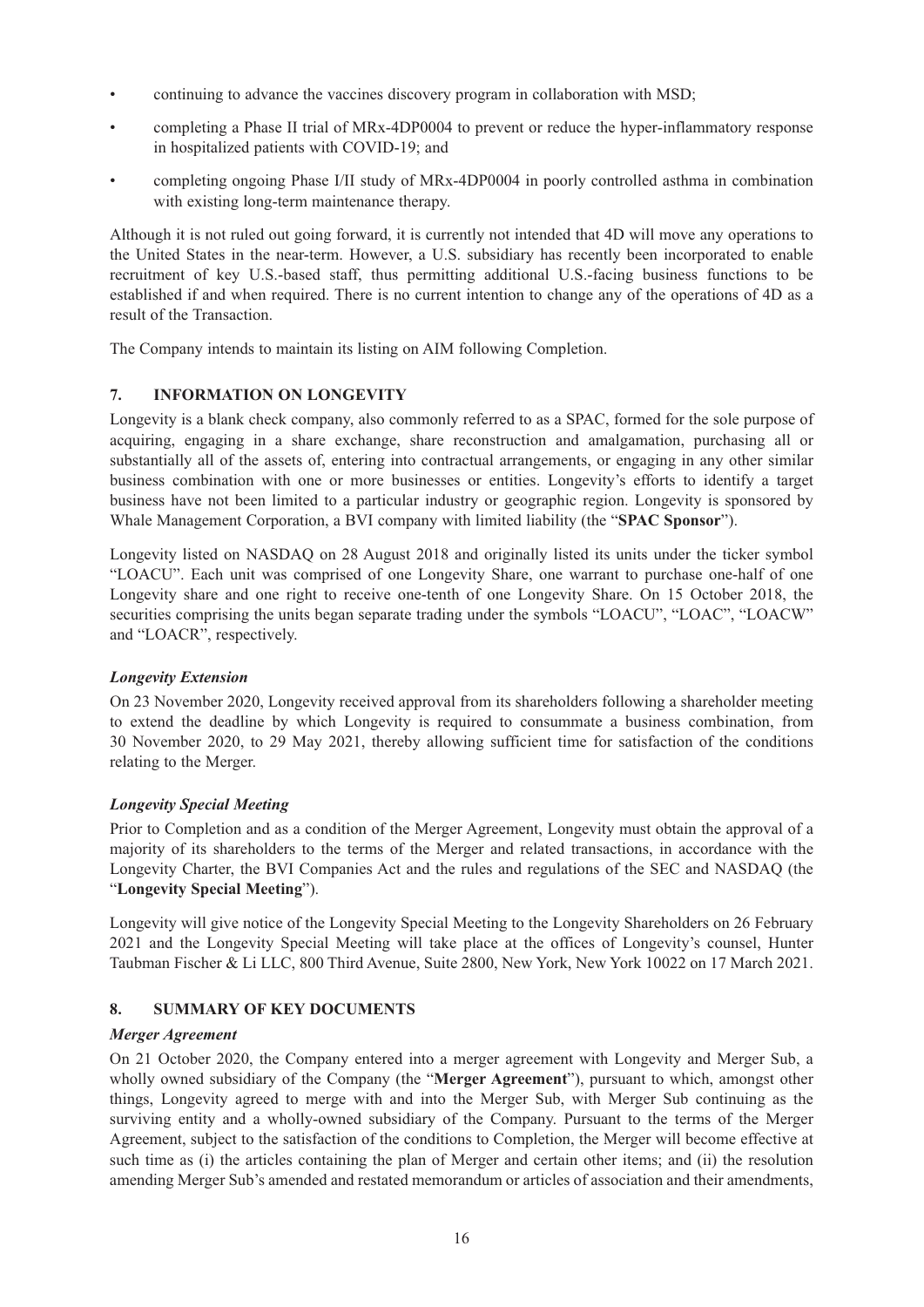are registered by the registrar of corporate affairs of the BVI (or at such other time, but not exceeding 30 days from registration, as agreed between the Company and Longevity) (the "**Effective Time**").

Pursuant to the terms of the Merger Agreement, at the Effective Time, each Longevity Share issued and outstanding prior to the Effective Time (excluding shares held by the Company and Longevity and dissenting shares, if any) will be automatically converted into the right to receive 7.5315 Ordinary Shares. In addition, each warrant that was originally issued to holders of Longevity Shares at the time of the Longevity IPO, which allowed that warrant holder to purchase 0.5 Longevity Shares at US\$11.50 per whole share, will be assumed by the Company and automatically converted into an Assumed Warrant, giving the holder the right to purchase 3.7658 Ordinary Shares at US\$1.53 per Ordinary Share.

The right to receive Ordinary Shares as consideration for the Merger and the right to receive Ordinary Shares on exercise of the New Warrants will be payable in ADSs.

Further details of the Merger Agreement are set out on page 128 in the section entitled "*The Merger Agreement*" in the Registration Statement, a copy of which can be found on the Company's website at www.4dpharmaplc.com and at https://www.sec.gov/cgi-bin/browse-edgar?CIK=1830162&owner=exclude.

### *Backstop Agreements*

On 21 October 2020, the Company, Longevity and the SPAC Sponsor entered into Backstop Agreements with the Backstop Investors pursuant to which the Backstop Investors have committed to provide financial backing of up to US\$14.6 million (the "**Backstop Amount**") to Longevity immediately prior to the Effective Time, in the event of any redemptions of Longevity Shares by any of the Longevity Shareholders.

The consideration paid to the Backstop Investors pursuant to the Backstop Agreements is comprised of (i) 700,000 newly-issued Longevity Shares (being 5,272,050 Ordinary Shares when converted in accordance with the Exchange Ratio), (ii) the transfer by the SPAC Sponsor of 200,000 outstanding Longevity Shares, (which will be converted, based on the Exchange Ratio, into 1,506,300 Ordinary Shares), (iii) the grant of an option by the SPAC Sponsor to the Backstop Investors to acquire up to an additional 400,000 outstanding Longevity Shares (which will be converted, based on the Exchange Ratio, into 3,012,600 Ordinary Shares), and (iv) the commitment by 4D to grant to the Backstop Investors warrants to acquire up to 7,530,000 Ordinary Shares following Completion that are dependent on exercise of the Assumed Warrants.

The Backstop Agreements also provide that, if any shares purchased from Longevity in respect of the Backstop Amount or any Commitment Shares are, following Completion, classified as "restricted securities" (as defined in Rule 144 promulgated under the Securities Act) or are held by an affiliate of the Company, subject to certain conditions, the Company may be required to file a registration statement under the Securities Act registering the resale of certain of the ordinary shares received by the Backstop Investors pursuant to the Merger and the Backstop Agreements.

### *Lock-up Agreement*

As a condition of the Merger Agreement, the Company agreed to enter into a lock-up agreement with each of Duncan Peyton and Alex Stevenson immediately prior to completion of the Merger, in substantially the form attached to the Merger Agreement, with respect to the Consideration Shares allotted to Duncan Peyton and Alex Stevenson in connection with the Merger Agreement (the "**Restricted Securities**") (the "**Lock-up Agreements**").

Pursuant to the terms of the Lock-up Agreements, each holder of Restricted Securities will agree that, subject to certain exceptions, for the period ending 12 months after the Effective Time, such holder will not (i) lend, offer, pledge, hypothecate, encumber, donate, assign, sell, contract to sell, sell any option or contract to purchase, purchase any option or contract to sell, grant any option, right or warrant to purchase, or otherwise transfer or dispose of, directly or indirectly, any of the Restricted Securities, (ii) enter into any swap, short sale, hedge or other arrangement that transfers to another, in whole or in part, any of the economic consequences of ownership of the Restricted Securities, (iii) publicly disclose the intention to effect any transaction specified in clause (i) or (ii), or (iv) make any demand for, or exercise any right with respect to, the registration of any Longevity Shares.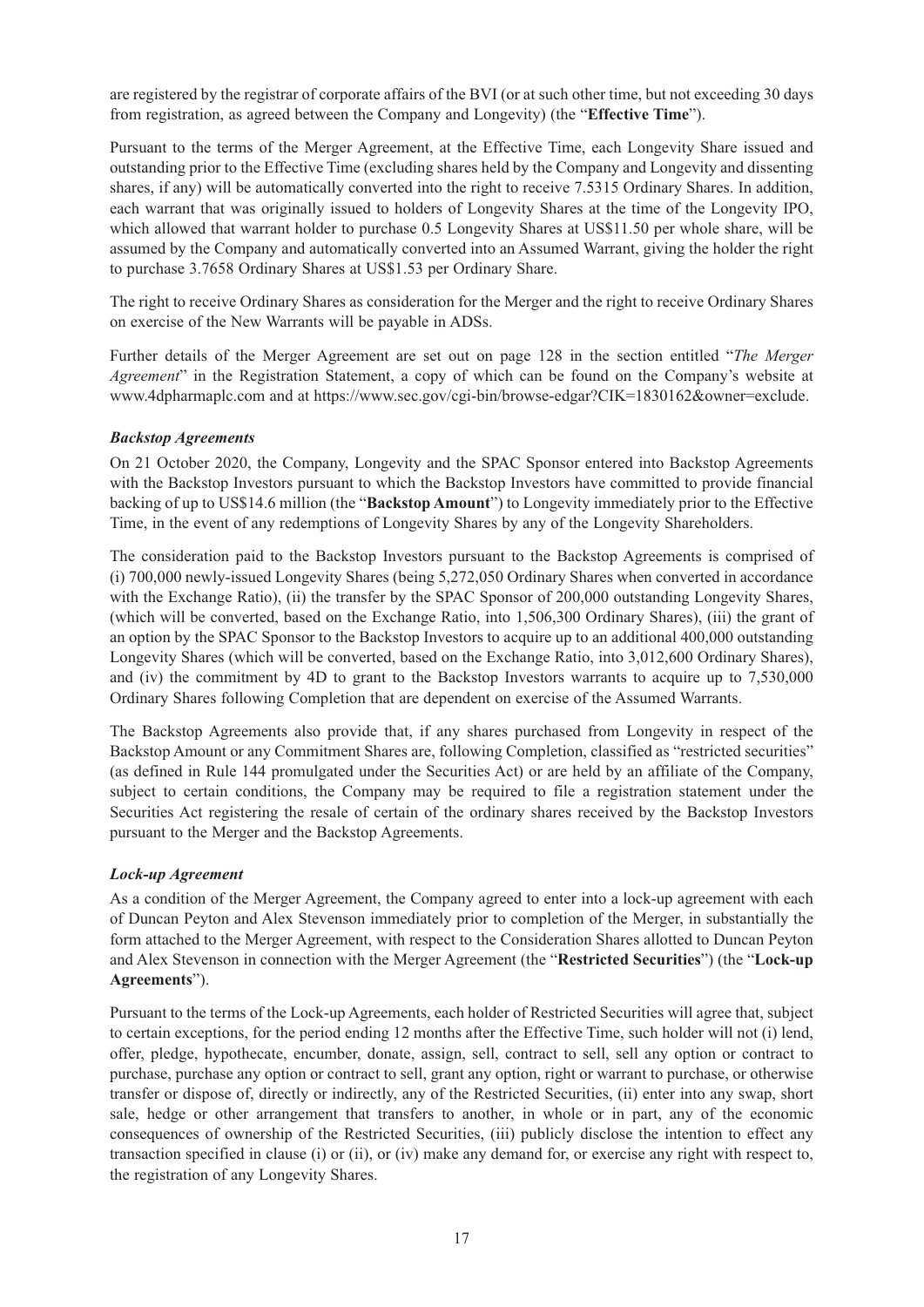#### *Deposit Agreement*

As a condition of the Merger Agreement, the Company agreed to enter into a Deposit Agreement with a depositary bank for the purpose of establishing an American Depositary Receipts ("**ADR**") facility and issuing the ADSs. The Consideration Shares issued in connection with the Merger will be deposited with the Depositary Bank. The Deposit Agreement provides that each ADS issued under the ADR facility represents eight (8) Ordinary Shares. The Ordinary Shares deposited by the Company with the custodian for the ADR facility will be held by the custodian for the benefit of the Depositary Bank. Each beneficial owner of the Ordinary Shares underlying the ADSs is deemed to be a party to the Deposit Agreement. Under the Deposit Agreement, the Depositary is the shareholder of record for the Ordinary Shares represented by all outstanding ADSs and as such, each holder of ADSs is reliant on the Depositary to exercise the rights of shareholders on its behalf. The Deposit Agreement and the ADSs are governed by New York law.

The Deposit Agreement requires the Depositary Bank to forward voting instructions and other shareholder communications to the registered holders of ADSs promptly following its receipt of such materials, and includes customary provisions for the distribution of dividends to holders of ADSs and the right to participate in any rights offerings.

### **9. ADDITIONAL FUNDRAISING**

As part of the Merger process, the Directors have considered the funding requirements for the execution of the Enlarged Group's business plan following Completion. As reported previously, taking account of 4D's existing resources and the US\$14.6 million cash reserves held by Longevity prior to the announcement of the Merger (less existing indebtedness in Longevity repayable on Completion and the costs associated with the Transaction), the Enlarged Group has an operational cash runway into early Q3 2021.

Therefore, the Enlarged Group will require additional external funding before Q3 2021 in order to be able to continue as a going concern. Principally, this funding will be required to continue the clinical development of its lead assets, as detailed above, fund ongoing administrative costs and other general working capital and contractual financing requirements.

The Board anticipates that additional finance will come primarily from equity funding and expects that additional funds can be raised before Q3 2021. The Board is considering the option of raising a minimum of US\$25 million and intends to approach a limited number of qualified institutional buyers and institutional accredited investors regarding a potential private placement of its Ordinary Shares or ADSs. This financing transaction, if completed, could close contemporaneously with, or on a date after, the completion of the Merger. The decision regarding how much to raise or whether to proceed or not, will depend on the prevailing market conditions, investor appetite and price, and there is no certainty that any such fund raising transaction will proceed nor what amount might be raised.

The Board is therefore seeking approval at the General Meeting to issue new shares on a non-pre-emptive basis for up to 40 per cent. of the Company's Enlarged Issued Share Capital (following Completion). The Board will update Shareholders as appropriate regarding any future funding proposals. It remains of the opinion that the NASDAQ Listing will provide access to specialist healthcare investors in the U.S..

### **10. BACKGROUND TO THE NEW ARTICLES**

In connection with, and to facilitate the NASDAQ Listing, it is proposed that the Company will adopt New Articles at the General Meeting.

The New Articles make a number of changes that are either administrative in nature or reflect certain updates in applicable law or best practice for companies with shares admitted to trading on AIM and ADSs admitted to trading on NASDAQ. These changes include:

- increasing the limit for the total fees of the Directors in any one financial year to £600,000;
- allowing the Company to hold electronic general meetings;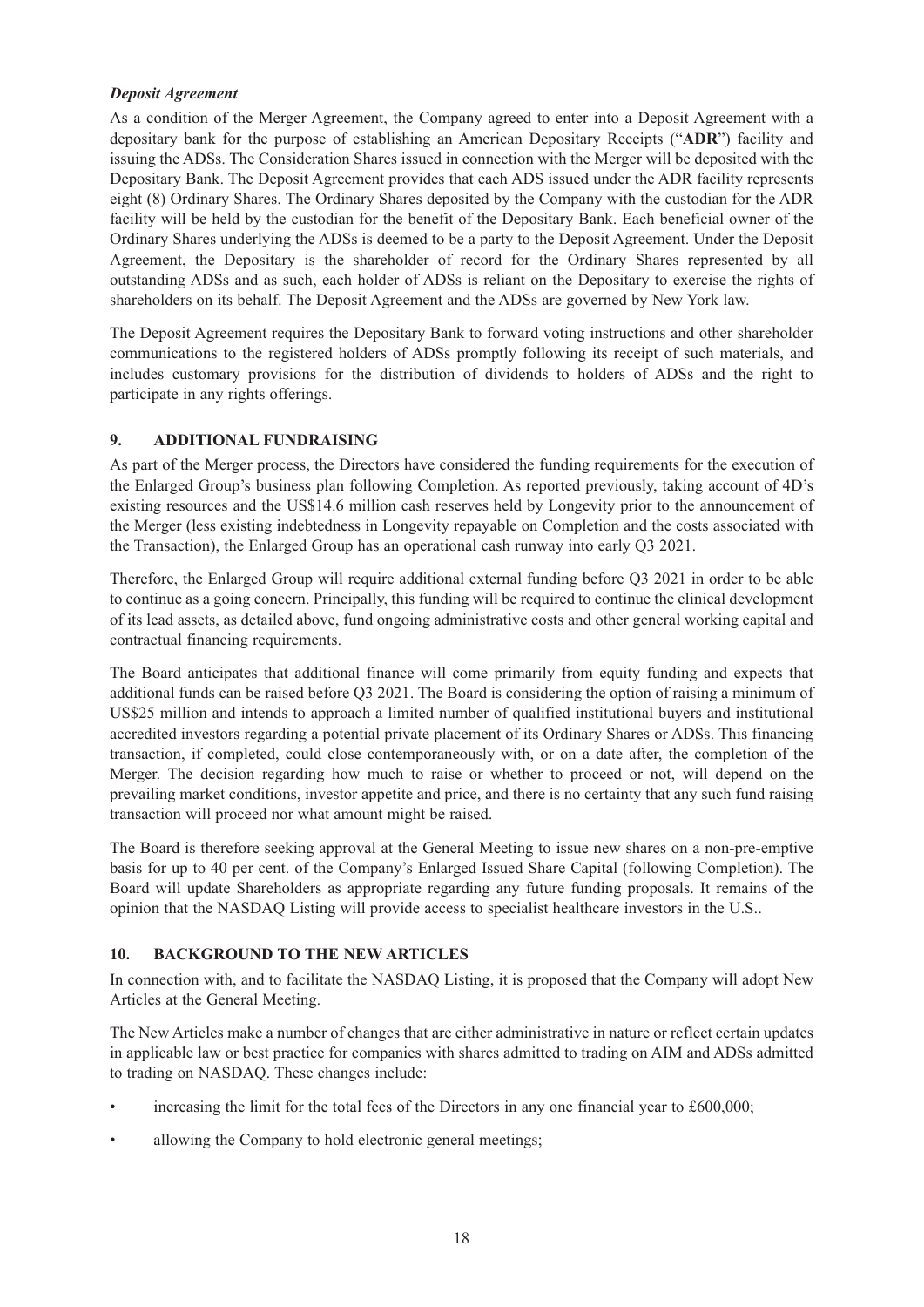- requiring the vacation of office by a Director if he becomes prohibited by the NASDAQ Rules from being a director; and
- clarifying that, notwithstanding the NASDAQ Listing, unless the Company agrees otherwise the courts of England and Wales shall continue to be the sole and exclusive forum for the settlement of disputes involving the Company, save in relation to disputes arising under the Securities Act, in which case the federal district courts of the United States will be the sole and exclusive forum for the settlement of disputes.

The Articles and the New Articles (and a comparison of the two showing proposed amendments) are available for inspection on the Company's website at www.4dpharmaplc.com.

# **11. RELATED PARTY TRANSACTIONS**

As announced by the Company on 22 October 2020, the participation by Duncan Peyton in the Backstop Arrangements in the amount of up to US\$1,075,862 and the participation by Alex Stevenson in the Backstop Arrangements in the amount of up to US\$827,856, both constitute related party transactions for the purposes of the AIM Rules because, if funds are withdrawn from the Longevity trust account, the Backstop Investors will make up the shortfall so that the US\$14.6 million in the trust account at the time the Merger was announced will be available to the Enlarged Group at Completion. As a result of the terms of these Backstop Arrangements, the shareholdings in the Company of Duncan Peyton and Alex Stevenson could increase.

For the same reasons as noted above, the participation by Steve Oliveira and connected parties, a substantial shareholder (as defined by the AIM Rules) in the Company, in the Backstop Arrangements in the amount of up to US\$5 million (in aggregate) is also a related party transaction.

The Independent Directors, having consulted with the Company's nominated adviser, N+1 Singer, considered that the terms of the related party transactions are fair and reasonable insofar as Shareholders are concerned. In providing their advice to the Independent Directors, N+1 Singer have taken into account the commercial assessments of the Independent Directors.

|              |                 |              |              |              |              | % of                        |
|--------------|-----------------|--------------|--------------|--------------|--------------|-----------------------------|
|              |                 |              | Compensation |              | Compensation | 4D equity                   |
|              |                 |              | if no        |              |              | if $100\%$ owned if $100\%$ |
|              |                 |              | redemptions  |              | redemptions  | redemptions                 |
|              |                 | Compensation | and all New  | Compensation | and all New  | and all New                 |
| Current      | % of            | if no        | Warrants     | if $100\%$   | Warrants     | Warrants                    |
| Shareholding | <b>Backstop</b> | redemptions  | exercised    | redemptions  | exercised    | exercised                   |
| 8,359,835    | 7.31            | 495.224      | 1,045,363    | 1,241,153    | 1,791,292    | 5.36                        |
| 8,317,896    | 5.62            | 381,065      | 804,387      | 955,044      | 1,378,366    | 5.12                        |
|              |                 |              |              |              |              |                             |
| 12,612,880   | 33.95           | 2.301.520    | 4,858,256    | 5,768,178    | 8,324,913    | 11.06                       |
|              |                 |              |              |              |              |                             |

# **12. GENERAL MEETING**

The Company is seeking authority from Shareholders (i) to allot the Transaction Shares and the Ordinary Shares that will be issuable upon exercise of the New Warrants, (ii) to allot Ordinary Shares in connection with the future fundraising proposals detailed in paragraph 9 (*Additional Fundraising*) and (iii) to amend the Articles. Set out at the end of this Circular is a notice convening the General Meeting at which this authority will be requested. A Form of Proxy to be used by Shareholders in connection with the General Meeting is enclosed.

The Resolutions to be proposed at the General Meeting are, in summary, as follows:

- **Resolution 1:** an ordinary resolution to authorise the Directors, pursuant to section 551 of the Act, to allot Transaction Shares and the New Warrants in accordance with the Merger Agreement;
- **Resolution 2:** conditional on the passing of Resolution 1, an ordinary resolution to grant the Directors authority to allot new Ordinary Shares up to a maximum aggregate nominal amount of £162,549 (which represents approximately 40 per cent. of the Enlarged Issued Share Capital), such authority to expire at the conclusion of the next annual general meeting of the Company or 15 months after the passing of this resolution (if earlier);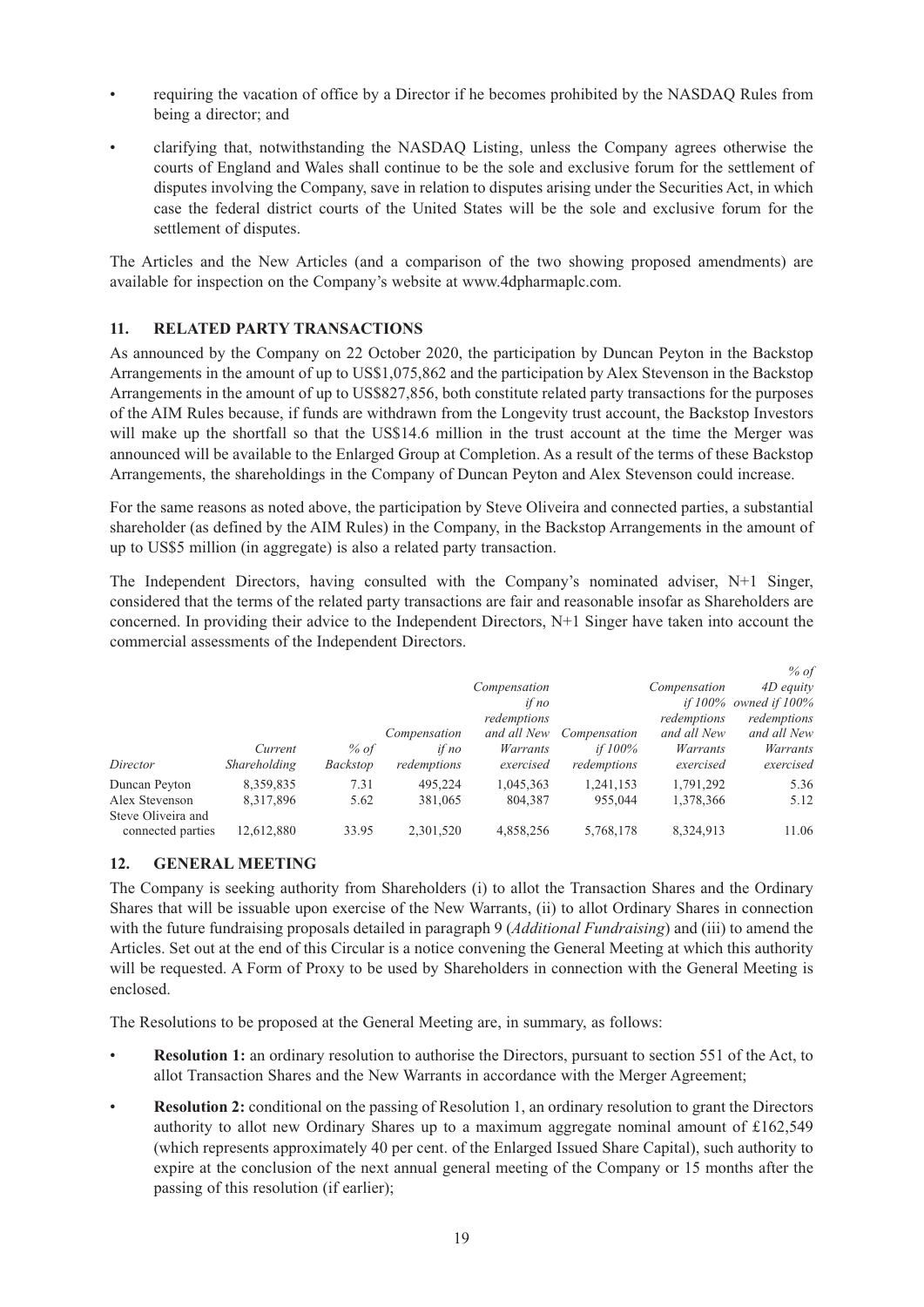- **Resolution 3:** conditional on the passing of Resolution 1, a special resolution to dis-apply the statutory pre-emption rights to empower the Directors to allot equity securities pursuant to the power conferred in Resolution 1 on a non—pre-emptive basis in respect of the New Warrants issued in connection with the Merger;
- **Resolution 4:** conditional on the passing of Resolution 2, a special resolution to dis-apply pre-emption rights granted under the Act, in respect of the allotment of new Ordinary Shares pursuant to (i) a rights issue or open offer or (ii) otherwise up to an aggregate nominal amount of  $\text{\pounds}162,549$ (which represents approximately 40 per cent. of the Enlarged Issued Share Capital), expire at the conclusion of the next annual general meeting of the Company or 15 months after the passing of this resolution (if earlier); and
- **Resolution 5:** a special resolution to amend the Articles as required, *inter alia*, for the purposes of the Transaction (see paragraph 10, *Background to the New Articles*).

Resolutions 1 and 2 are ordinary resolutions and require a simple majority of those voting in person or on a poll to vote in favour. Resolutions 3, 4 and 5 are special resolutions and will require not less that 75 per cent. of those voting in person or on a poll to vote in favour of those resolutions.

The General Meeting will be held at the Company's registered office, 5th Floor, 9 Bond Court, Leeds LS1 2JZ at 10.00 a.m. on 18 March 2021.

# **13. ACTION TO BE TAKEN AND PROXY VOTING**

**In light of current laws and the UK Government's current guidance regarding the COVID-19 pandemic, which includes enforcement of social distancing and the national restrictions which are currently in force, Shareholders will not be permitted to attend the General Meeting.**

The General Meeting will be convened in accordance with the Articles and in line with the UK Government's guidance. Voting on the Resolutions to be proposed at the General Meeting shall be held on a poll rather than on a show of hands. The Company believes that this is the best and fairest way to ensure that the votes of all Shareholders can be taken into account, whilst also preventing the Company and Shareholders breaching the UK Government's guidance. Accordingly, the Company encourages all Shareholders to vote electronically using the CREST Proxy Voting Service or by going to www.signalshares.com (as applicable) as soon as possible, in each case electing the Chairman of the meeting as their proxy as no other proxy will be permitted to attend the General Meeting.

The health and well-being of our Shareholders, employees and stakeholders remains our priority and the steps set out above are necessary and appropriate during the COVID-19 pandemic. We trust that Shareholders will understand the need for these precautions in line with Government public health guidelines.

In light of the aforementioned restrictions imposed by the UK Government, Shareholders are strongly encouraged to appoint the Chairman of the General Meeting as their proxy. Details on how to do this are set out on the enclosed Form of Proxy. If a Shareholder appoints someone else as their proxy, that proxy will not be able to attend the General Meeting in person or cast the Shareholder's vote.

You are requested to complete the Form of Proxy in accordance with the instructions printed on it and to return it to the Registrar, Link Group, PXS 1, The Registry, 34 Beckenham Road, Beckenham, Kent BR3 4ZF, by post or by hand (during normal business hours only), as soon as possible and in any event so as to arrive no later than 10.00 a.m. on 16 March 2021. Alternatively, you may vote your shares electronically at www.signalshares.com.

If you hold your Ordinary Shares in uncertificated form (that is, in CREST) you may vote using the CREST Proxy Voting service in accordance with the procedures set out in the CREST Manual (please also refer to the accompanying notes to the Notice of General Meeting set out at the end of this document). Forms of Proxy submitted via CREST must be received by the Company's agent (ID RA10) by no later than 10.00 a.m. on 16 March 2021 (or, in the case of an adjournment, not later than 48 hours before the time fixed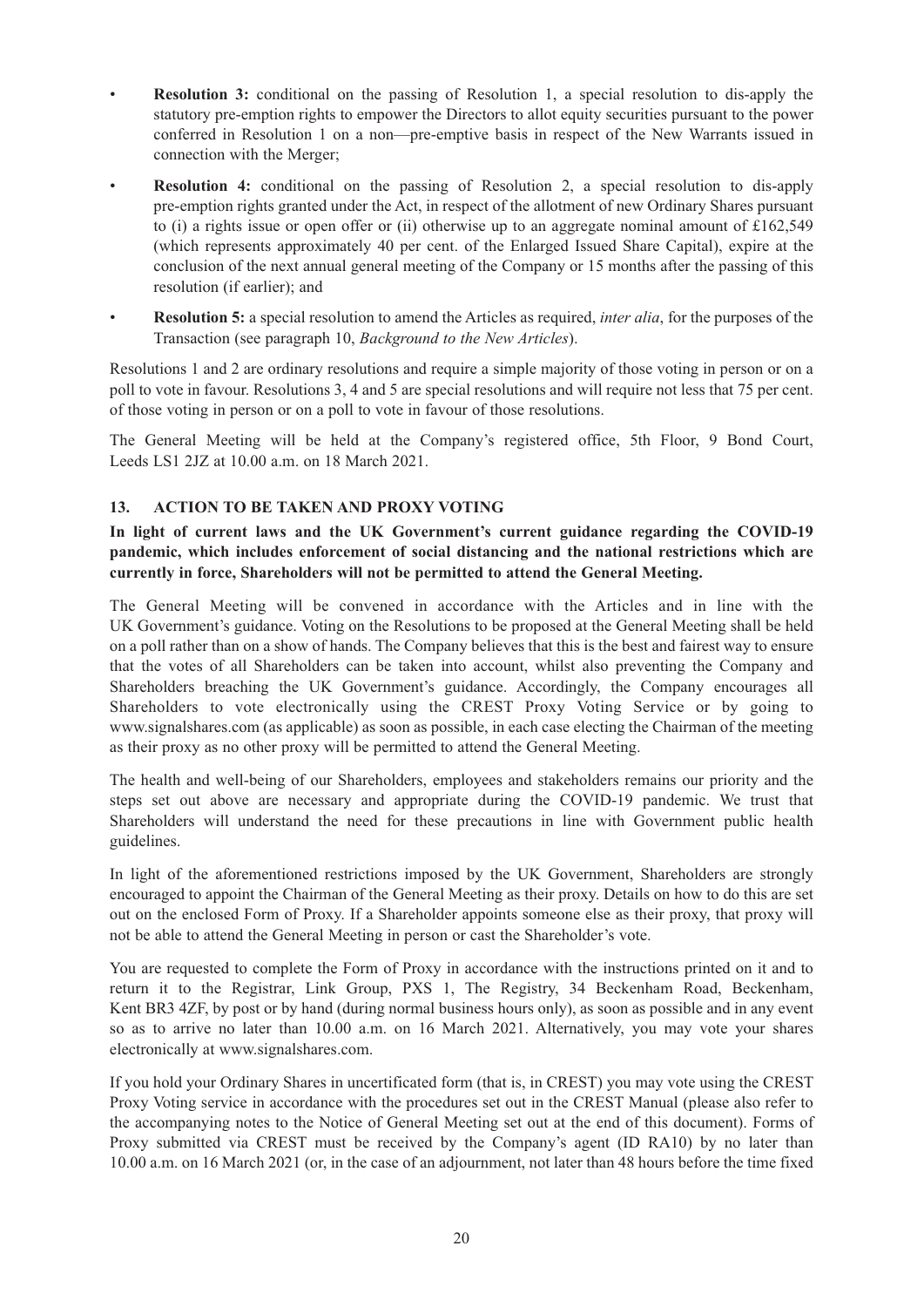for the holding of the adjourned meeting). You should appoint Chairman of the General Meeting as your proxy.

# **14. DIRECTORS' RECOMMENDATION AND VOTING INTENTION**

The Directors consider the Transaction and the adoption of the New Articles to be in the best interests of the Company and its Shareholders as a whole and accordingly unanimously recommend that Shareholders vote in favour of the Resolutions to be proposed at the General Meeting, as they intend to do in respect of their own beneficial holdings of Ordinary Shares amounting, in aggregate, to 16,707,731 Ordinary Shares (representing approximately 12.7 per cent. of the Company's existing issued ordinary share capital as at 25 February 2021 (being the Last Practicable Date)).

Yours faithfully,

# **Axel Glasmacher**

*Non-Executive Chairman*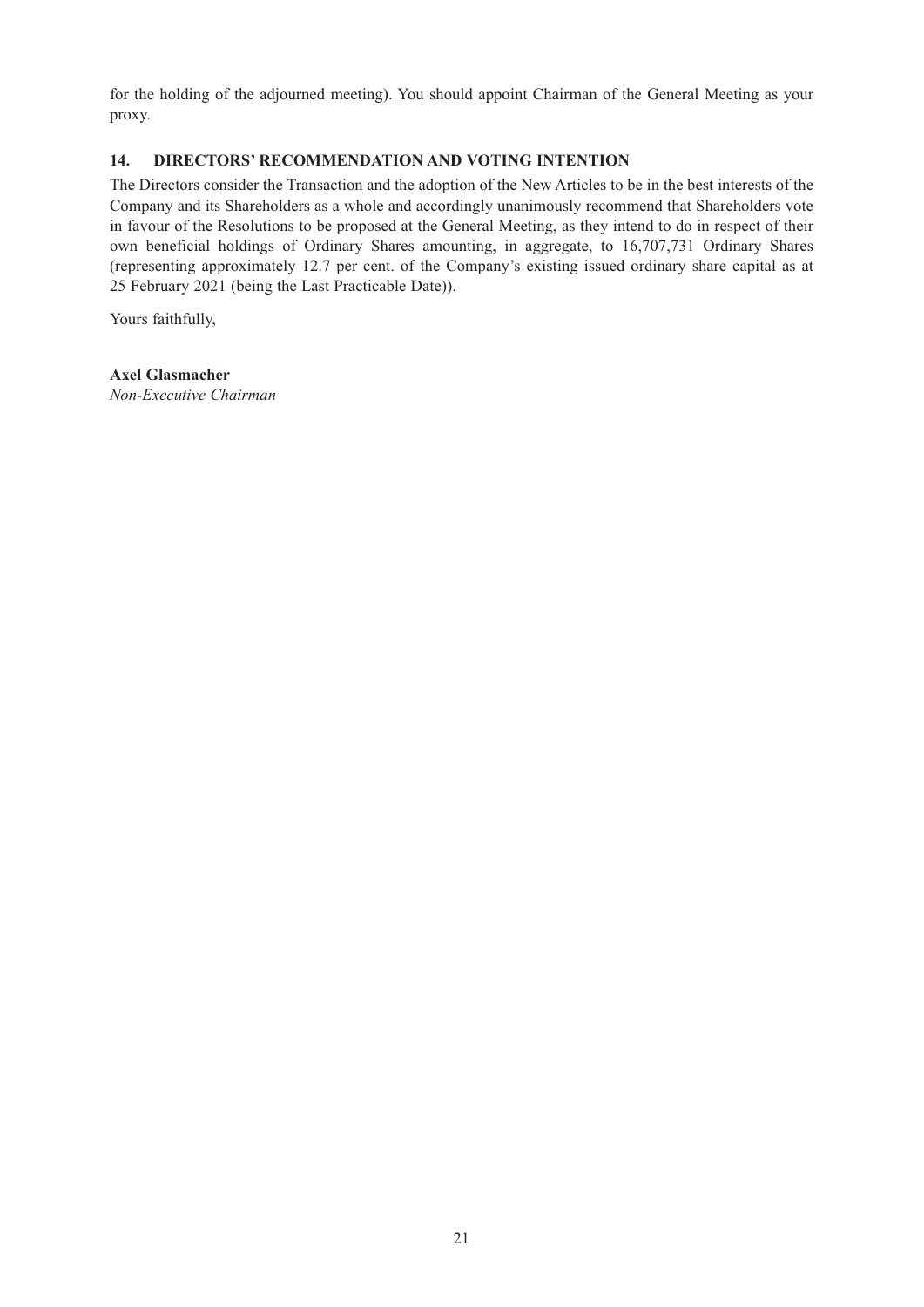# **NOTICE OF GENERAL MEETING**

#### **4D PHARMA PLC**

(*a public limited company incorporated and registered in England and Wales with registered number 08840579*)

Notice is hereby given that a general meeting of 4d pharma plc (the "**Company**") will be held at 5th Floor, 9 Bond Court, Leeds LS1 2JZ at 10.00 a.m. on 18 March 2021 for the purposes of considering and, if thought fit, passing the following resolutions. Resolutions 1 and 2 will be proposed as ordinary resolutions and Resolutions 3, 4 and 5 will be proposed as special resolutions.

#### **ORDINARY RESOLUTIONS**

- 1. **THAT**, in accordance with section 551 of the Companies Act 2006 (the "**Act**"), and in addition to all existing authorities given to them pursuant to section 551 of the Act, the directors of the Company (the "**Directors**") be and are hereby generally and unconditionally authorised to exercise all powers of the Company to allot shares in the Company, or grant rights to subscribe for or to convert any security into ordinary shares of 0.25 pence each in the capital of the Company, up to an aggregate nominal amount of £144,352 in connection with the merger described in the circular to shareholders dated 26 February 2021 (the "**Merger**"), **PROVIDED THAT** this authority shall expire (unless previously renewed, varied or revoked by the Company in general meeting) on 26 May 2022 **EXCEPT THAT** the Company may, before such expiry, make an offer or agreement which would or might require shares to the allotted or the granting of rights to subscribe for, or convert any security into, shares in the Company in pursuance of any such offer or agreement as if the authority conferred hereby had not expired.
- 2. **THAT**, subject to and conditional on the passing of Resolution 1, and in addition to all existing general authorities given to them pursuant to section 551 of the Act, the Directors be and are hereby generally and unconditionally authorised in accordance with section 551 of the Act to exercise all the powers of the Company to allot shares in the Company and to grant rights to subscribe for or convert any security into shares in the Company up to a maximum aggregate nominal amount of £162,549 (which, taken with existing general authorities to the extent unused, represents approximately 40 per cent. of the issued share capital of the Company following completion of the Merger) provided that this authority shall, unless renewed, varied or revoked by the Company in general meeting, expire at the conclusion of the next annual general meeting of the Company or 15 months after the passing of this resolution (if earlier), save that the Company may at any time before such expiry make an offer or agreement which might require such shares to be allotted after such expiry, and the Directors may allot shares in pursuance of such offer or agreement notwithstanding that the authority hereby conferred has expired.

#### **SPECIAL RESOLUTIONS**

3. **THAT**, subject to and conditional on the passing of Resolution 1, the Directors be and are hereby generally empowered pursuant to section 571 of the Act, to allot equity securities (as defined in section 560 of the Act) for cash, pursuant to the authority conferred in Resolution 1 above, as if section 561 of the Act did not apply to any such allotment, provided that, such power to be limited to the allotment of equity securities up to a nominal amount of £73,600 in connection with the Merger, provided that the powers conferred by this resolution shall expire on the date which is six months after the date of this resolution (unless renewed, varied or revoked by the Company prior to or on that date), **EXCEPT** that the Company may, before such expiry, make an offer or agreement which would or might require shares to be allotted or the granting of rights to subscribe for, or convert any security into, shares in the Company after such expiry and the Directors may allot shares and grant rights to subscribe for, or convert such security into, shares in the Company in pursuance of any such offer or agreement as if the authority conferred hereby had not expired.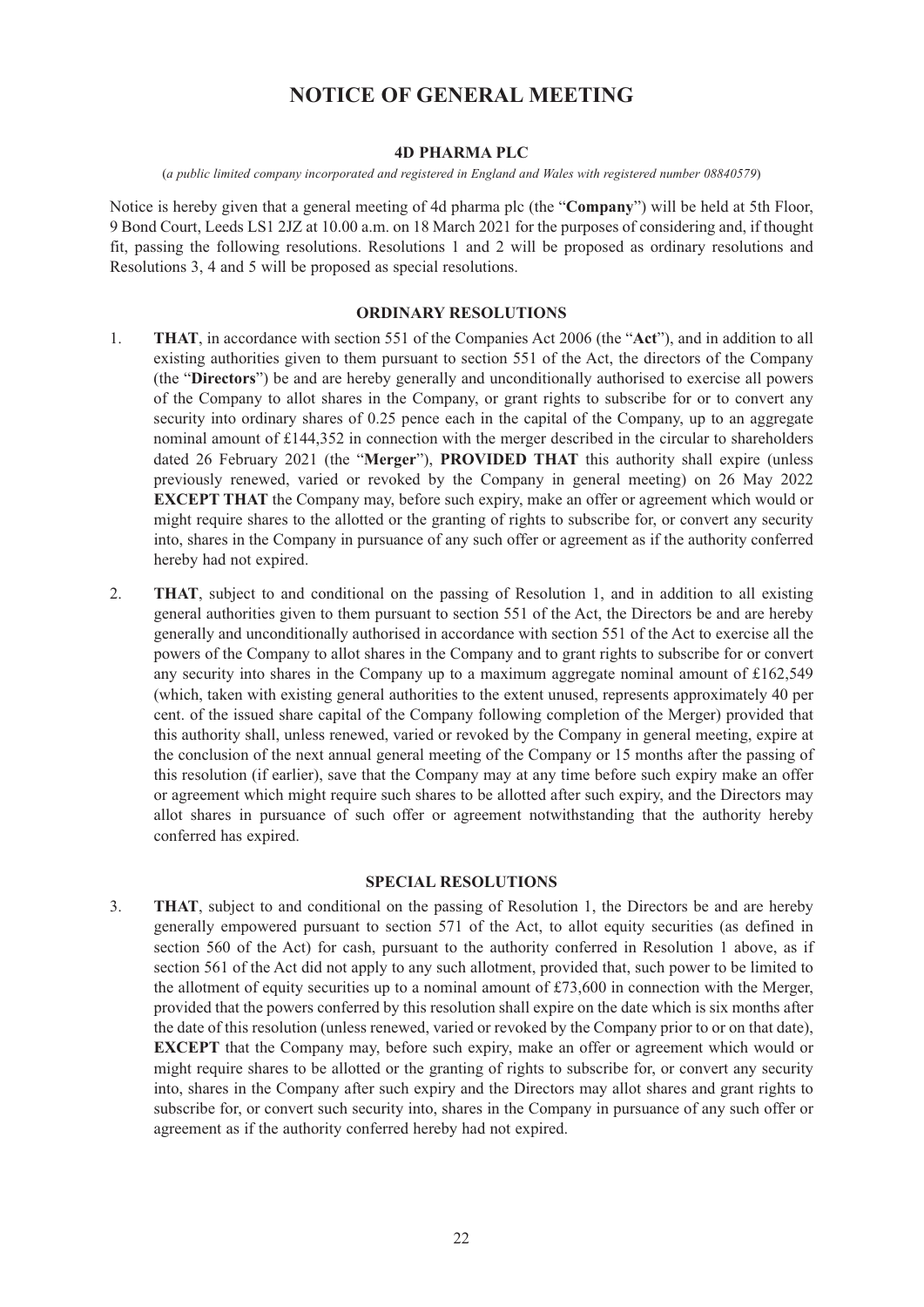- 4. **THAT**, subject to and conditional on the passing of Resolution 2 above and in addition to all existing authorities given to them under section 570 of the Act, the Directors be and hereby are generally empowered pursuant to section 570 of the Act to allot equity securities (as defined in section 560 of the Act) for cash pursuant to the authority conferred by Resolution 2 above as if section 561 of the Act did not apply to such allotment, provided that this power shall be limited to the allotment of equity securities as follows:
	- (a) the allotment of equity securities in connection with any offer by way of rights or an open offer of relevant equity securities where the equity securities respectively attributed to the interests of all holders of relevant equity securities are proportionate (as nearly as may be) to the respective numbers of relevant equity securities held by them but subject to such exclusions or other arrangements as the Directors may deem necessary or expedient to deal with equity securities which represent fractional entitlements or on account of either legal or practical problems arising in connection with the laws or requirements of any regulatory or other authority in any jurisdiction; and
	- (b) otherwise than pursuant to paragraph (a), up to an aggregate nominal amount of £162,549 (which together with all existing authorities to the extent unused represents approximately 40 per cent. of the issued share capital of the Company following completion of the Merger),

and provided further that the power conferred by this resolution shall expire (unless previously renewed, varied or revoked by the Company in general meeting) on the date which is the earlier of 15 months from the date of the passing of this resolution and the conclusion of the next annual general meeting of the Company (the "**Section 570 Period**") but so that the Company may at any time prior to the expiry of the Section 570 Period make an offer or agreement which would or might require equity securities to be allotted pursuant to these authorities after the expiry of the Section 570 Period and the Directors may allot equity securities in pursuance of such offer or agreement as if the authorities hereby conferred had not expired.

5. **THAT**, the articles of association tabled at the meeting and available on the Company's website, www.4dpharmaplc.com and labelled the 'Proposed New Articles' be approved and adopted as the new articles of association of the Company in substitution for and to the entire exclusion of the existing articles of association.

BY ORDER OF THE BOARD:*Registered Office:*

**Duncan Peyton** Leeds *Company Secretary* LS1 2JZ Dated: 26 February 2021

 5th Floor 9 Bond Court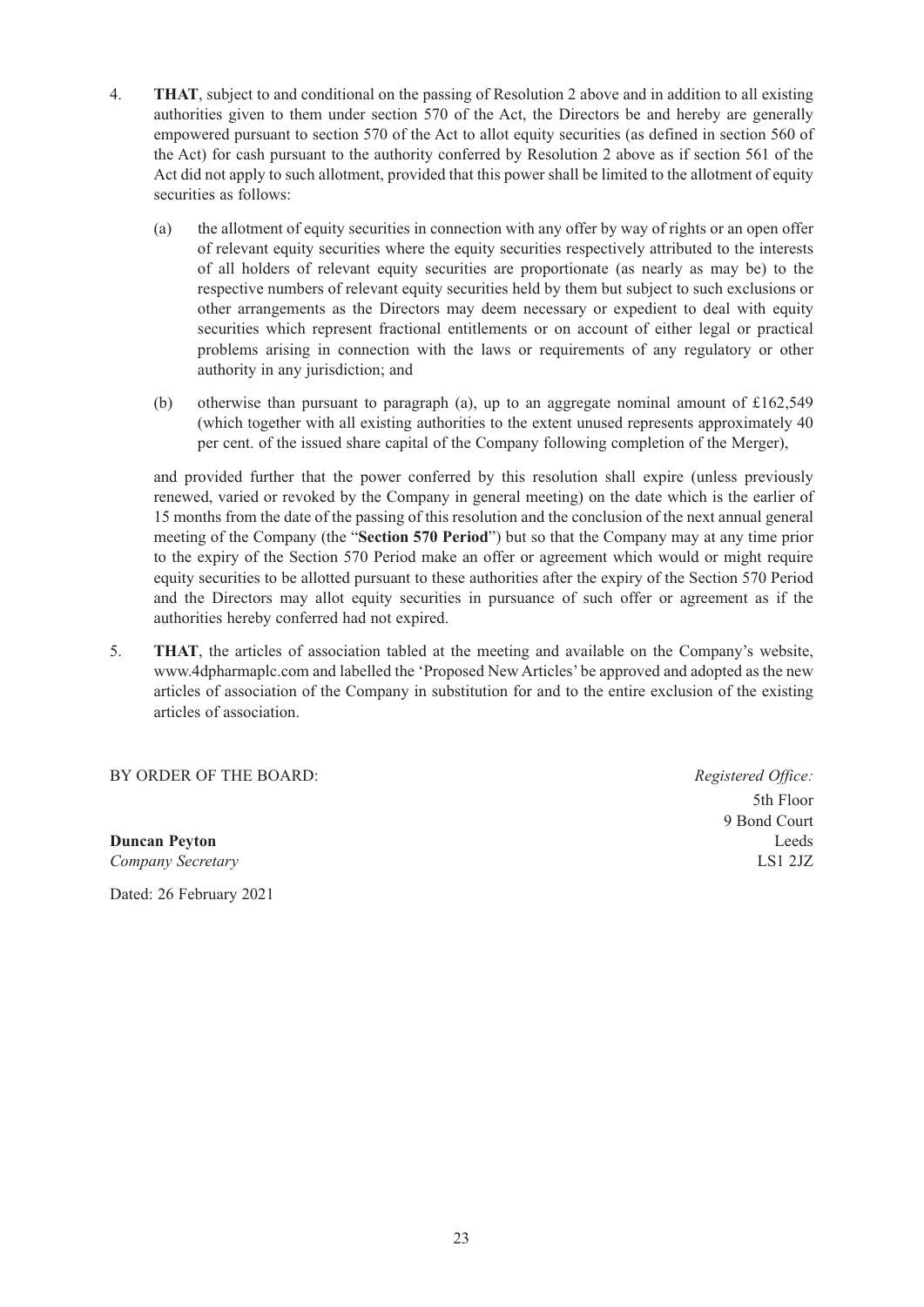#### **EXPLANATORY NOTES**

In this Notice of General Meeting, words and defined terms shall have the same meanings as words and defined terms in the Circular to which this Notice of General Meeting is attached.

A notice convening a General Meeting to be held at be held at 5th Floor, 9 Bond Court, Leeds LS1 2JZ at 10.00 a.m. on 18 March 2021 is set out above.

- In compliance with the guidance issued by the UK Government in response to the COVID-19 pandemic and current national lockdown in place in England, **shareholders are not permitted to attend the General Meeting**. Shareholders are entitled and encouraged to appoint a proxy to exercise all or any of their rights to vote on their behalf at the General Meeting. A shareholder can appoint the Chairman of the General Meeting or anyone else to be his/her proxy at the General Meeting. A proxy need not be a shareholder. More than one proxy can be appointed in relation to the General Meeting provided that each proxy is appointed to exercise the rights attached to a different ordinary shares held by that shareholder.
- 2. Shareholders are strongly encouraged to appoint the Chairman of the General Meeting to be his/her proxy at the General Meeting because no other persons will be entitled to enter and attend the General Meeting in person due to the UK Government's restrictions outlined above.
- 3. If you try to appoint any person other than the Chairman of the General Meeting as your proxy then that appointment will be deemed null and void. If you return more than one proxy appointment, either by paper or electronic communication, the appointment received last by the registrar, Link Group, before the latest time for receipt of proxies will take precedence.
- 4. In the case of joint holders, where more than one of the joint holders purports to appoint the Chairman of the General Meeting as proxy, only the vote of the senior holder shall be accepted, to the exclusion of the votes of the other joint holders. For this purpose, seniority is determined by the order in which the names of the holders stand in the Company's register or members in respect of the joint holding.
- 5. Any corporation which is a member can appoint one or more corporate representatives who may exercise on its behalf all of its powers as a member provided that each representative is appointed to exercise the rights attached to a different share or shares held by the member.
- 6. Pursuant to Regulation 41 of the Uncertificated Securities Regulations 2001 (as amended), to be entitled to vote at the General Meeting (and for the purposes of the determination by the Company of the number of votes they may cast), members must be entered on the Company's register of members by close of business on 16 March 2021 (or, in the event of an adjournment, close of business on the date which is two days before the time of the adjourned meeting excluding any part of a day that is not a working day). Changes to entries on the register of members after this time shall be disregarded in determining the rights of any person to attend or vote at the meeting.
- 7. A Form of Proxy is enclosed with this Notice of General Meeting. To be effective, a Form of Proxy must be completed and returned to the Registrar, Link Group, at PXS 1, The Registry, 34 Beckenham Road, Beckenham, Kent BR3 4ZF (or by hand to the same address during normal business hours), together with any power of attorney or authority under which it is completed or a certified copy of such power or authority, so that it is received by the Company's Registrar not less than 48 hours (excluding any part of a day that is not a working day) before the stated time for holding the meeting. Any such power of attorney or other authority cannot be submitted electronically.
- 8. You may register your vote online by visiting the website of the Company's registrar, Link Group, at www.signalshares.com. In order to register your vote online, you will need to enter your Investor Code which can be located on your share certificate Alternatively, shareholders who have already registered with the registrar's online portfolio service can appoint their proxy electronically by logging on to their portfolio at www.signalshares.com and clicking on the link to vote. The on-screen instructions give details on how to complete the appointment process. A proxy appointment made electronically will not be valid if sent to any address other than those provided or if received after 10.00 a.m. on 16 March 2021.
- 9. CREST members who wish to appoint a proxy or proxies through the CREST electronic proxy appointment service may do so for the meeting and any adjournment(s) of it by using the procedures described in the CREST Manual. CREST Personal Members or other CREST sponsored members, and those CREST members who have appointed a service provider(s), should refer to their CREST sponsor or voting service provider(s), who will be able to take the appropriate action on their behalf.
- 10. In order for a proxy appointment or instruction made using the CREST service to be valid, the appropriate CREST message (a "**CREST Proxy Instruction**") must be properly authenticated in accordance with Euroclear UK & Ireland Limited's specifications, and must contain the information required for such instruction, as described in the CREST Manual (available via www.euroclear.com). The message, regardless of whether it constitutes the appointment of a proxy or is an amendment to the instruction given to a previously appointed proxy, must, in order to be valid, be transmitted so as to be received by the issuer's agent (ID RA10) by 10.00 a.m. on 16 March 2021. For this purpose, the time of receipt will be taken to be the time (as determined by the time stamp applied to the message by the CREST Application Host) from which the issuer's agent is able to retrieve the message by enquiry to CREST in the manner prescribed by CREST. After this time any change of instructions to proxies appointed through CREST should be communicated to the appointee through other means.